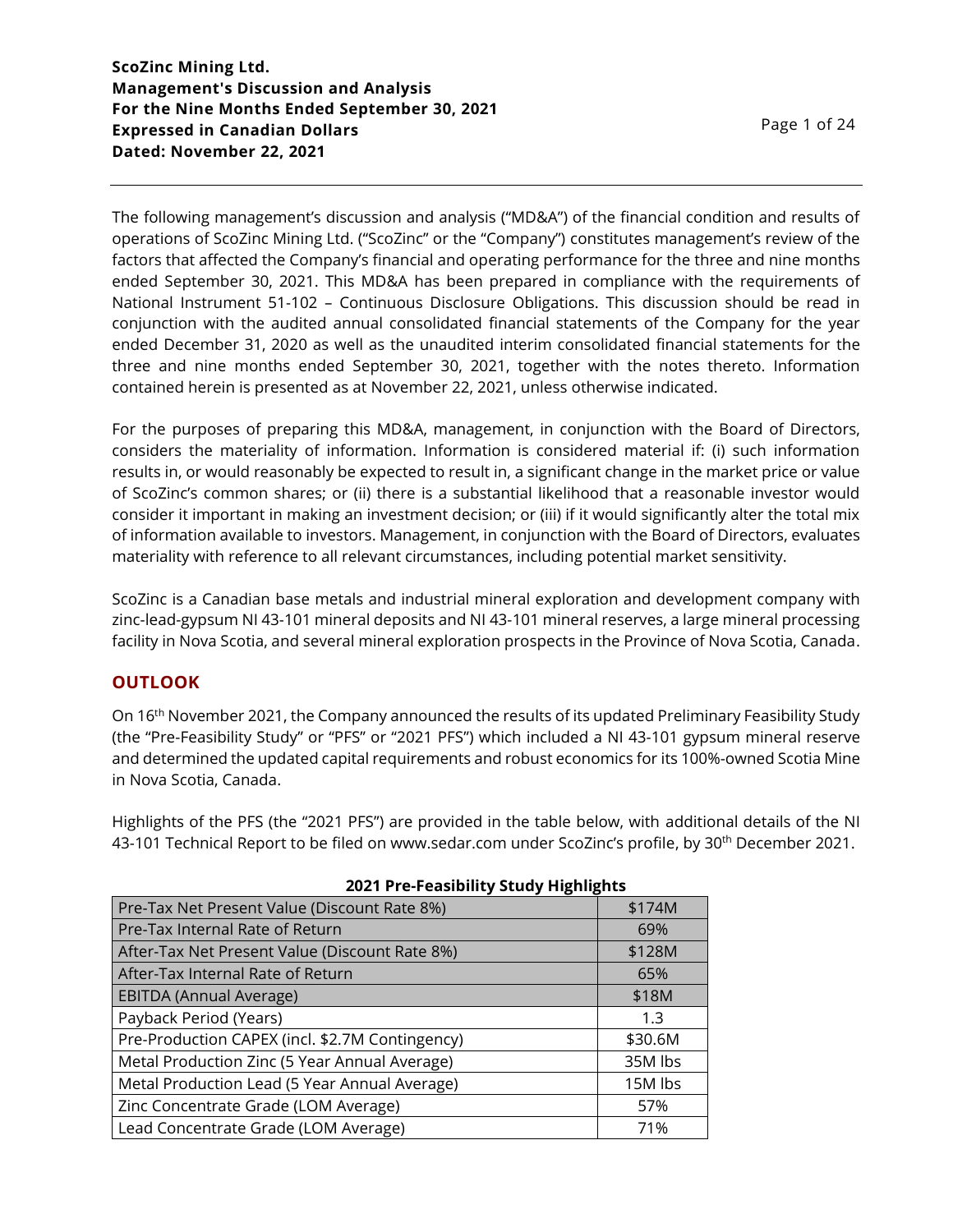| Processing Throughput Rate (Tonnes Per Day)    | 2,700       |
|------------------------------------------------|-------------|
| Life of Mine ("LOM") (Years)                   | 14.3 Years  |
| Ore Reserves Mined (LOM Total)                 | 13.66Mt     |
| Zinc Ore Grade (LOM Average)                   | 2.03% Zn    |
| Lead Ore Grade (LOM Average)                   | 1.10% Pb    |
| Gypsum Grade (LOM Average)                     | 91.8%       |
| Net Revenue After Royalty & Treatment Charges  | \$875M      |
| <b>Operating Cash Flow Before Taxes</b>        | \$357M      |
| C1 Costs Over LOM <sup>1</sup>                 | US\$0.50/lb |
| Total Operating Cost (Per tonne Milled LOM)    | \$52.56/t   |
| All-In-Sustaining-Cost (ZnEq.) <sup>1, 2</sup> | US\$0.52/lb |
| Zinc Price (LOM Average)                       | US\$1.22/lb |
| Lead Price (LOM Average)                       | US\$1.04/lb |
| Gypsum Crude Price (LOM Average)               | US\$8.60/t  |
| Foreign Exchange Rate (CAD: USD)               | 0.80        |

All dollar amounts are expressed in Canadian Dollars unless otherwise noted 1 After Lead credits deducted

2 All-In-Sustaining-Costs ("AISC") are C1 Costs plus Sustaining Capital and Financing Costs

On 1<sup>st</sup> November 2021, the Company announced a non-binding Gypsum offtake agreement with a Nova Scotian end buyer for the life of mine supply of Gypsum from the Scotia Mine.

On 19th October 2021, the Company appointed Mr. Mark Billings as an Independent Director.

On 6<sup>th</sup> October 2021, ScoZinc and Fancamp Exploration Ltd. ("Fancamp") closed a private placement and shares for debt transaction.

On 16th September 2021, ScoZinc and Fancamp agreed to terminate the February 12, 2021 Arrangement Agreement and enter into a new agreement in which Fancamp would invest in ScoZinc by way of a subscription to a \$1,300,000 non-brokered private placement as well as convert the Fancamp Loan and Termination Fee to equity in ScoZinc.

On 14<sup>th</sup> July 2021, ScoZinc and Fancamp agreed to extend the deadline for closing the business combination (the "Transaction") with Fancamp paying a \$125,000 extension fee to ScoZinc to extend the deadline of the Transaction to 2<sup>nd</sup> August 2021, with a further extension fee payable by Fancamp prior to 2<sup>nd</sup> August 2021, if Fancamp wished to extend the Transaction to 2<sup>nd</sup> September 2021. On 2<sup>nd</sup> August 2021, Fancamp paid ScoZinc the second extension fee of \$125,000 to extend the deadline for closing the Transaction to 2<sup>nd</sup> September 2021.

On 19<sup>th</sup> May 2021, pursuant to the Arrangement, Fancamp and ScoZinc executed a loan agreement of up to \$250,000 required to implement the business combination (the "Transaction") which is associated with the delayed closing date. Fancamp and ScoZinc have also agreed to amend the Arrangement Agreement to extend the outside date by which the Transaction must close to 2<sup>nd</sup> July 2021 and have scheduled the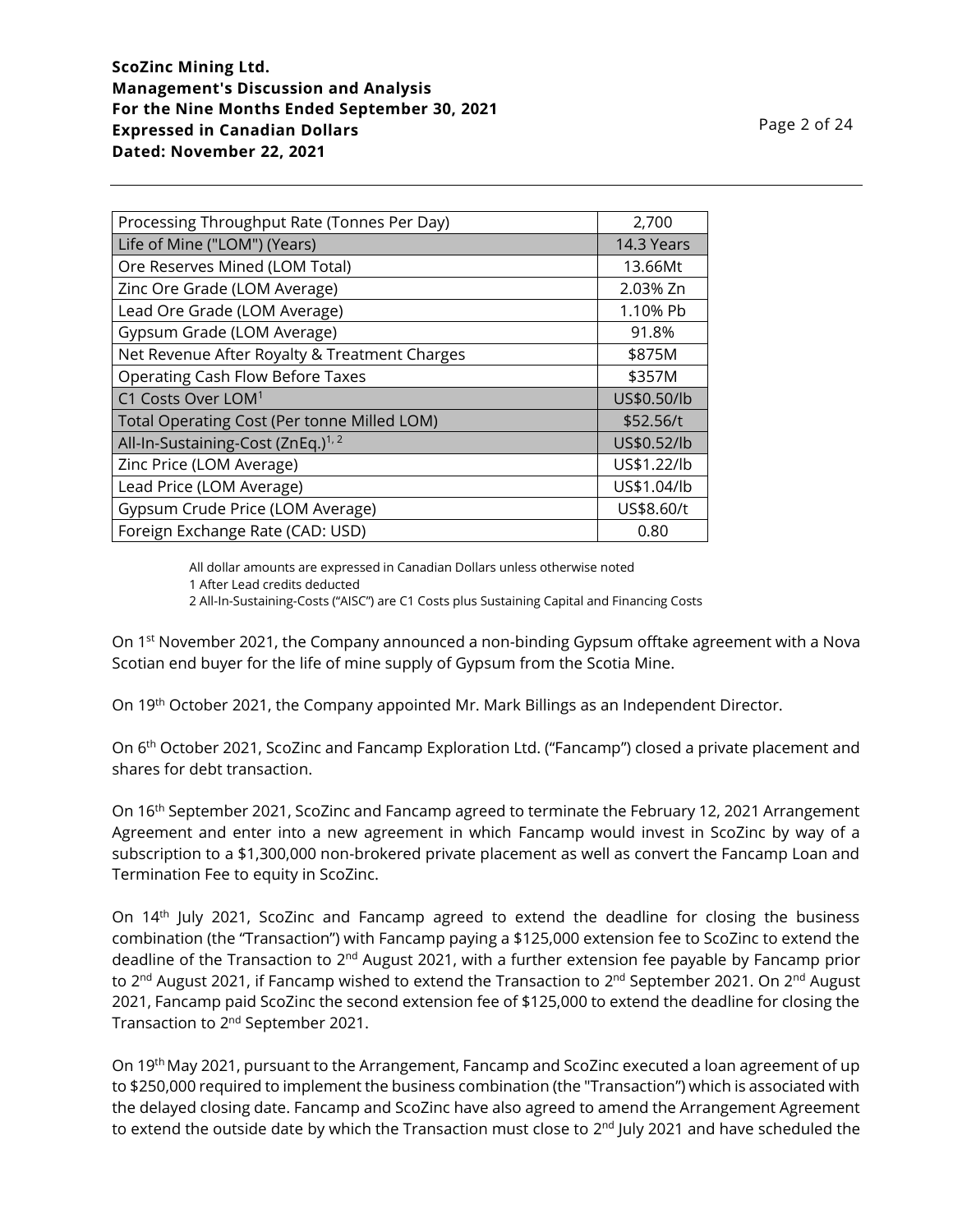closing for that date. The Fancamp loan terms include a 12-month maturity of up to \$250,000, bearing an interest charge of 5 percent per annum. An initial amount of \$150,000 was provided to ScoZinc, following which an additional \$100,000 was provided to ScoZinc on the basis of an expenditure justification.

On 20<sup>th</sup> April 2021, the Company announced that the British Columbia Supreme Court had granted a final order approving the plan of arrangement between ScoZinc and Fancamp required to implement the business combination (the "Transaction"). Closing of the Transaction by Fancamp is subject to approval of the TSX Venture Exchange ("TSXV") which Fancamp advised that it anticipated obtaining shortly but which has not yet been received. Fancamp additionally advised that a dissident shareholder of Fancamp, Mr. Peter H. Smith, had also made an application to the British Columbia Securities Commission (the "BCSC") to stay or overturn any decision by the TSXV approving the Transaction, and to require that Fancamp obtain shareholder approval for the Transaction. Fancamp had undertaken to the BCSC not to close the Transaction until after 28<sup>th</sup> April 2021 pending hearing of the application. The Company anticipated that Fancamp would be successful in proceedings before the BCSC and expects the Transaction to close shortly thereafter in accordance with the terms of the 12<sup>th</sup> February 2021 arrangement agreement between ScoZinc and Fancamp. Accordingly, ScoZinc looked forward to closing the Transaction shortly after 28<sup>th</sup> April 2021. The Company also announced it had received conditional approval from the TSXV for the Transaction but remains subject to the final approval of the TSXV.

On 12th April 2021, the Company held an Extraordinary General Meeting ("EGM") at which its securityholders were asked to consider and, if thought advisable, pass a special resolution approving a plan of arrangement under Section 288 of the BC Business Corporations Act (the "Arrangement") which would result in ScoZinc becoming a wholly owned subsidiary of Fancamp by amalgamating with an existing wholly owned subsidiary of Fancamp (the "Transaction"). At the meeting, the securityholders voted overwhelmingly in favour of the resolution approving the arrangement agreement pursuant to which, inter alia, Fancamp will indirectly acquire all of the issued and outstanding common shares of ScoZinc on the basis of 6.0 Fancamp ordinary shares for each ScoZinc common share (the "Arrangement"). The Arrangement required the approval of: (a)  $66^{2/3}\%$  of ScoZinc's shareholders ("Shareholder Approval"); (b) 662/3% of ScoZinc's shareholders, warrantholders, optionholders and RSUholders voting as a single class ("Securityholder Approval"); and (c) approval by a simple majority of 50% plus one vote of ScoZinc's shareholders, excluding shares held or controlled by Messrs. Ashwath Mehra and Mark Haywood ("Majority of the Minority Approval"). The voting results were as follows:

| Arrangement<br><b>Approvals</b> | <b>Votes</b><br>For | % Votes<br>For | <b>Votes</b><br><b>Against</b> | % Votes<br><b>Against</b> | Result   |
|---------------------------------|---------------------|----------------|--------------------------------|---------------------------|----------|
| Shareholder Approval            | 11,952,097          | 99.66%         | 40,212                         | 0.34%                     | Approved |
| Securityholder Approval         | 20,116,720          | 99.80%         | 40,212                         | 0.20%                     | Approved |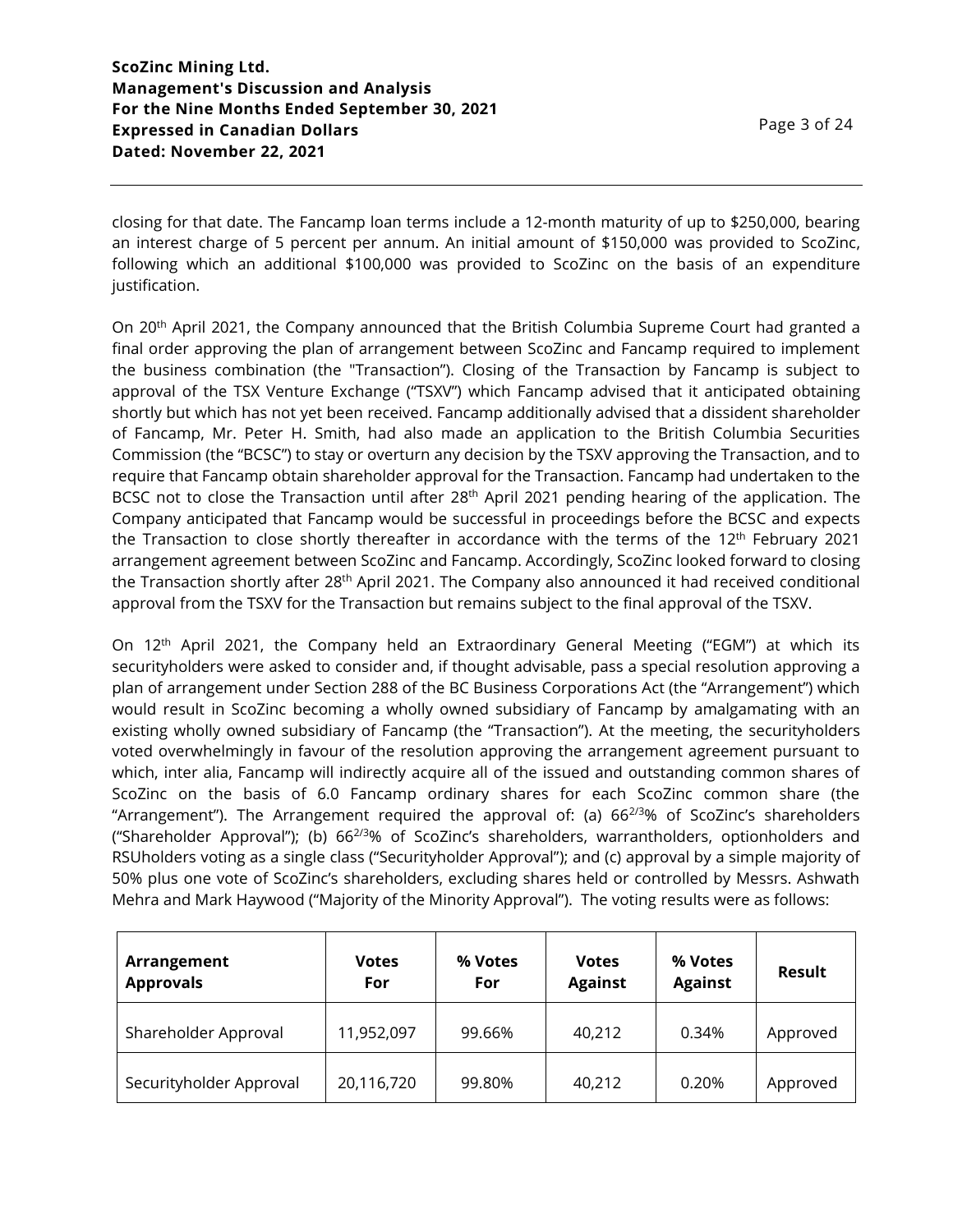# **ScoZinc Mining Ltd. Management's Discussion and Analysis For the Nine Months Ended September 30, 2021 Expressed in Canadian Dollars Dated: November 22, 2021**

| Majority of the Minority<br>Approval | 15,744,192 | 99.75% | 40,212 | 0.25% | Approved |
|--------------------------------------|------------|--------|--------|-------|----------|
|--------------------------------------|------------|--------|--------|-------|----------|

On 22<sup>nd</sup> March 2021, the Company announced results of its 2021 Mineral Resource Estimate which includes a significant Gypsum mineral resource for the Scotia Mine. The 2021 Mineral Resource Statement is provided below:

#### **Mineral Resource Statement**

#### **Scotia Mine 2021 Mineral Resource Estimation, March 22, 2021 – MineTech International Limited**

| <b>Classification</b> | Zone         | <b>Tonnage</b> | Zn   | Pb   | <b>ZnEq</b> | Gypsum<br><b>Tonnage</b> | Gypsum       |
|-----------------------|--------------|----------------|------|------|-------------|--------------------------|--------------|
|                       |              | (kt)           | (%)  | (%)  | (%)         | (kt)                     | (%)          |
|                       | Getty        | 60             | 1.38 | 1.25 | 2.58        | $\Omega$                 | $\Omega$     |
| <b>Measured</b>       | Main         | 4,130          | 2.57 | 1.30 | 3.81        | 1,310                    | 93.0         |
|                       | North East   | 130            | 3.18 | 1.88 | 4.98        | 220                      | 91.9         |
|                       | <b>Total</b> | 4,320          | 2.57 | 1.32 | 3.83        | 1,530                    | 92.8         |
|                       | Getty        | 8,090          | 1.24 | 0.81 | 2.02        | $\Omega$                 | $\mathbf{0}$ |
|                       | Getty South  | 840            | 1.58 | 0.25 | 1.82        | $\Omega$                 | $\mathbf 0$  |
| <b>Indicated</b>      | Main         | 9,870          | 1.92 | 1.01 | 2.89        | 2,500                    | 92.7         |
|                       | North East   | 2,330          | 2.88 | 1.15 | 3.98        | 1,150                    | 88.7         |
|                       | <b>Total</b> | 21,130         | 1.75 | 0.92 | 2.64        | 3,650                    | 91.4         |
|                       | Getty        | 8,150          | 1.24 | 0.82 | 2.03        | $\Omega$                 | $\Omega$     |
| <b>Measured</b><br>&  | Getty South  | 840            | 1.58 | 0.25 | 1.82        | 0                        | 0            |
| <b>Indicated</b>      | Main         | 14,000         | 2.11 | 1.09 | 3.16        | 3,810                    | 92.8         |
|                       | North East   | 2,460          | 2.89 | 1.19 | 4.04        | 1,370                    | 89.2         |
|                       | <b>Total</b> | 25,450         | 1.89 | 0.99 | 2.84        | 5,180                    | 91.8         |
|                       | Getty        | 950            | 1.35 | 0.54 | 1.87        | $\mathbf{0}$             | $\mathbf{0}$ |
|                       | Getty South  | 770            | 1.53 | 0.25 | 1.77        | $\mathbf 0$              | $\mathbf 0$  |
| <b>Inferred</b>       | Main         | 2,980          | 1.49 | 0.79 | 2.25        | 250                      | 92.2         |
|                       | North East   | 310            | 2.01 | 0.74 | 2.72        | 540                      | 90.7         |
|                       | <b>Total</b> | 5,010          | 1.50 | 0.66 | 2.13        | 790                      | 91.2         |

Source: MineTech 2021

- *Mineral Resources are not Mineral Reserves and do not have demonstrated economic viability. There is no certainty that any part of the Mineral Resources estimated will be converted into Mineral Reserves;*
- *Determination of reasonable prospects of eventual economic extraction was based on assumed prices for Zinc of US\$1.35/lb, and for Lead of US\$1.14/lb, a Zinc recovery of 86% and a Lead recovery of 93%,*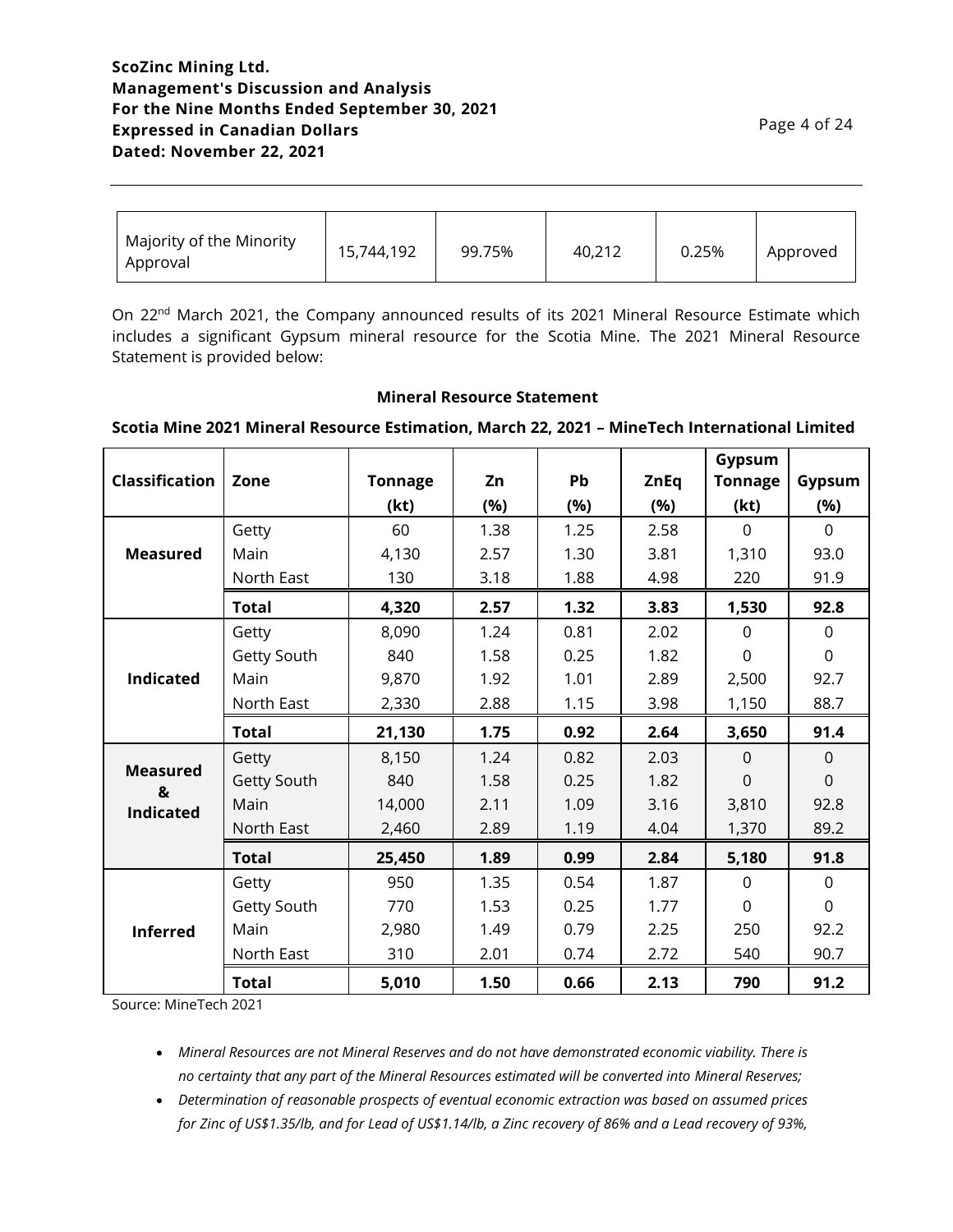*mining and processing costs varying by zone, and pit slopes of 45 degrees in rock and 22 degrees in overburden;*

- *Near surface resources are reported based on a Zinc equivalent ("ZnEq") grade of 0.90% and a Gypsum grade of 80%. The ZnEq grade incorporates Zinc and Lead sales costs of US\$0.19/lb and US\$0.11/lb respectively, and a 2% royalty to the Government of Nova Scotia; and*
- *Numbers in the table have been rounded to reflect the accuracy of the estimate and may not sum due to rounding.*

On 18<sup>th</sup> February 2021, the Company announced that it had entered into a definitive arrangement agreement (the "Arrangement Agreement") with Fancamp, whereby Fancamp would indirectly acquire all of the issued and outstanding securities of ScoZinc by way of a plan of arrangement (the "Arrangement") under the Business Corporations Act (British Columbia). Pursuant to the terms of the Arrangement Agreement, shareholders of ScoZinc (the "ScoZinc Shareholders") would receive 6.0 common shares of Fancamp (each whole share a "Fancamp Share") for every ScoZinc Share held (the "Exchange Ratio"). Upon the closing of the Transaction, former shareholders of ScoZinc will hold 33.7% of the Fancamp's common shares outstanding. The Exchange Ratio represented a premium of 5.9% based on the 30-day volume weighted average price of ScoZinc and Fancamp's shares traded on the TSX Venture Exchange for the period ended 12<sup>th</sup> February 2021.

On 23<sup>rd</sup> December 2020, the Company announced that it had confirmed the Gypsum surface rights at the Scotia Mine and that it was proceeding toward a new NI 43-101 Mineral Resource Estimate Technical Report.

On 2<sup>nd</sup> December 2020, Mr. Mark Billings resigned as a director of the Company and divested or relinquished all his securities in the Company.

On 7<sup>th</sup> July 2020, the Company announced the results of its first Preliminary Feasibility Study ("Pre-Feasibility Study" or "2020 PFS") which determined the capital requirements and robust economics for 100%-owned Scotia Mine in Nova Scotia, Canada. The results of the 2020 PFS were announced on 7<sup>th</sup> July 2020 and the NI 43-101 Technical Report was filed on SEDAR on 29<sup>th</sup> July 2020. Based on the positive 2020 PFS results, the Company began actively pursuing the necessary finance to begin commercial production as soon as possible.

Highlights of the 2020 PFS are provided in the table below, with additional details of the NI 43-101 Technical Report available on www.sedar.com under ScoZinc's profile.

| Pre-Tax Net Present Value (Discount Rate 8%)   | \$156M  |
|------------------------------------------------|---------|
| Pre-Tax Internal Rate of Return                | 52%     |
| After-Tax Net Present Value (Discount Rate 8%) | \$115M  |
| After-Tax Internal Rate of Return              | 49%     |
| <b>EBITDA (Annual Average)</b>                 | \$17.1M |
| Payback Period (Years)                         | 24      |

#### **2020 Pre-Feasibility Study Highlights**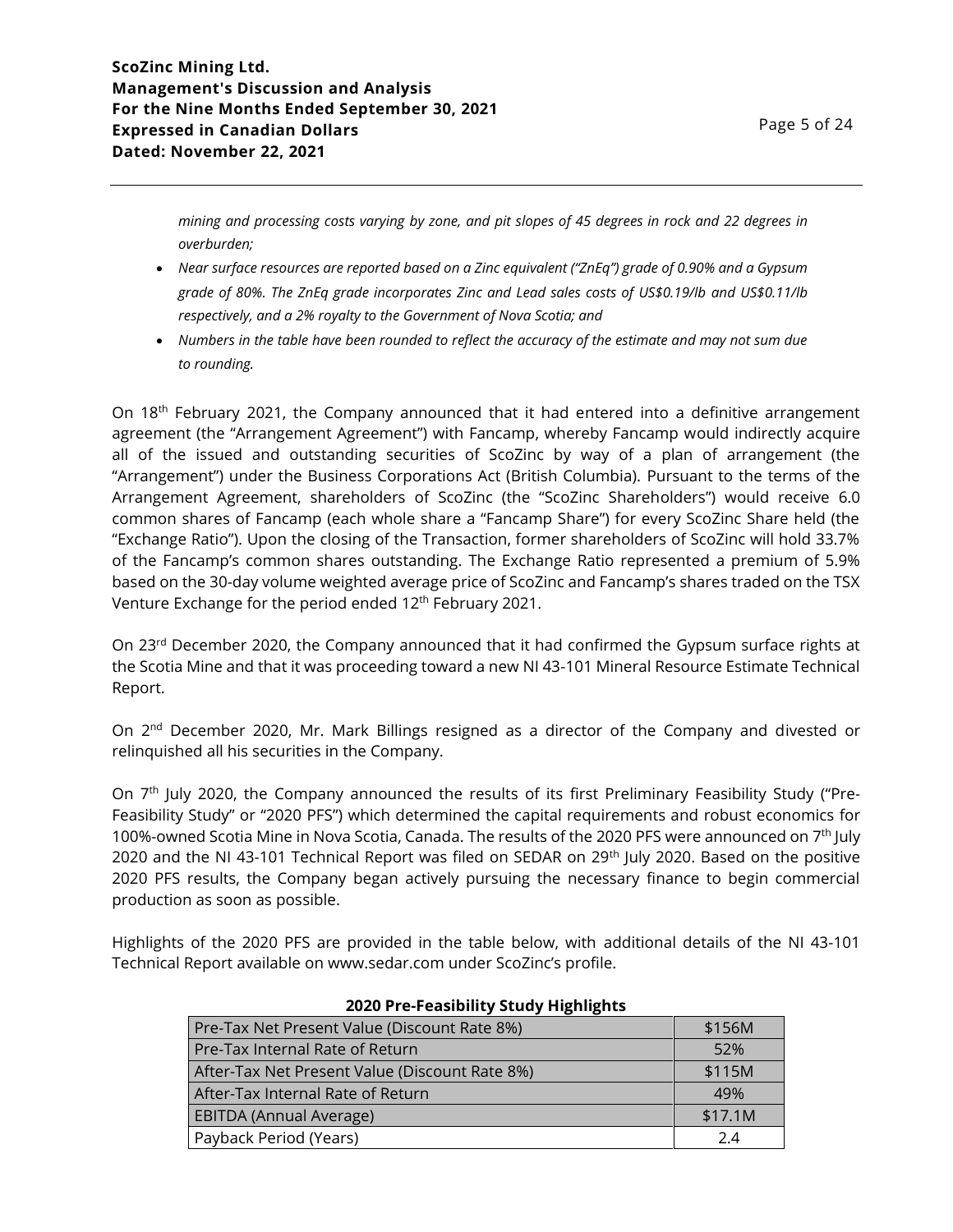| Pre-Production CAPEX (incl. \$2.7M Contingency & \$1.2M Finance) | \$30.8M     |
|------------------------------------------------------------------|-------------|
| Metal Production Zinc (5 Year Annual Average)                    | 35M lbs     |
| Metal Production Lead (5 Year Annual Average)                    | 15M lbs     |
| Zinc Concentrate Grade (LOM Average)                             | 57%         |
| Lead Concentrate Grade (LOM Average)                             | 71%         |
| Processing Throughput Rate (Tonnes Per Day)                      | 2,700       |
| Life of Mine ("LOM") (Years)                                     | 14.25       |
| Ore Reserves Mined (LOM Total)                                   | 13.66Mt     |
| Zinc Ore Grade (LOM Average)                                     | 2.03% Zn    |
| Lead Ore Grade (LOM Average)                                     | 1.10% Pb    |
| Net Revenue After Royalty & Treatment Charges                    | \$822M      |
| <b>Operating Cash Flow Before Taxes</b>                          | \$335M      |
| <b>Financing Costs</b>                                           | \$4.6M      |
| C1 Costs Over LOM <sup>1</sup>                                   | US\$0.59/lb |
| <b>Total Operating Cost (Per tonne Milled LOM)</b>               | \$53.72/t   |
| All-In-Sustaining-Cost (ZnEq.) <sup>1, 2</sup>                   | US\$0.60/lb |
| Zinc Price (LOM Average)                                         | US\$1.19/lb |
| Lead Price (LOM Average)                                         | US\$0.89/lb |
| Foreign Exchange Rate (CAD: USD)                                 | 0.71        |

All dollar amounts are expressed in Canadian Dollars unless otherwise noted

1 After Lead credits deducted

2 All-In-Sustaining-Costs ("AISC") are C1 Costs plus Sustaining Capital and Financing Costs

On 3<sup>rd</sup> June 2020, the Company announced management costs savings to further strengthen the Company's financial position during the COVID-19 Pandemic and to ensure that the capital raised is extended as much as possible, by which all the management team have reduced their monthly salary or contract payments by 20 percent, for a period of 3 months, effective  $1<sup>st</sup>$  May 2020.

On 29th May 2020, the Company announced the closing of a third and final oversubscribed tranche of its \$1,150,000 non-brokered private placement. The first tranche (the "First Tranche") closed on 22<sup>nd</sup> April 2020 and consisted of the sale of 1,678,011 Units for gross proceeds of \$503,403.30, and the second tranche (the "Second Tranche") closed on 22<sup>nd</sup> May 2020 and consisted of the sale of 1,645,368 Units for gross proceeds of \$493,610.40. The Third Tranche consisted of the sale of 509,954 units for the gross proceeds of \$152,986.20 (the "Third Tranche"). The Third Tranche, the Second Tranche and the First Tranche comprise the Offering consisting of the sale of an aggregate of 3,833,333 Units for aggregate gross proceeds of \$1,150,000.

On 18<sup>th</sup> December 2019, the Company announced a new mineral resource estimate ("2019 MRE") which effectively doubled the total measured and indicated resources applied in all past PEAs on the Scotia Mine. Based upon the new 2019 MRE and a mill trade off study by Ausenco Engineering Canada, the 2020 PFS will produce an independent NI 43-101 technical report, including new mineral reserve estimates.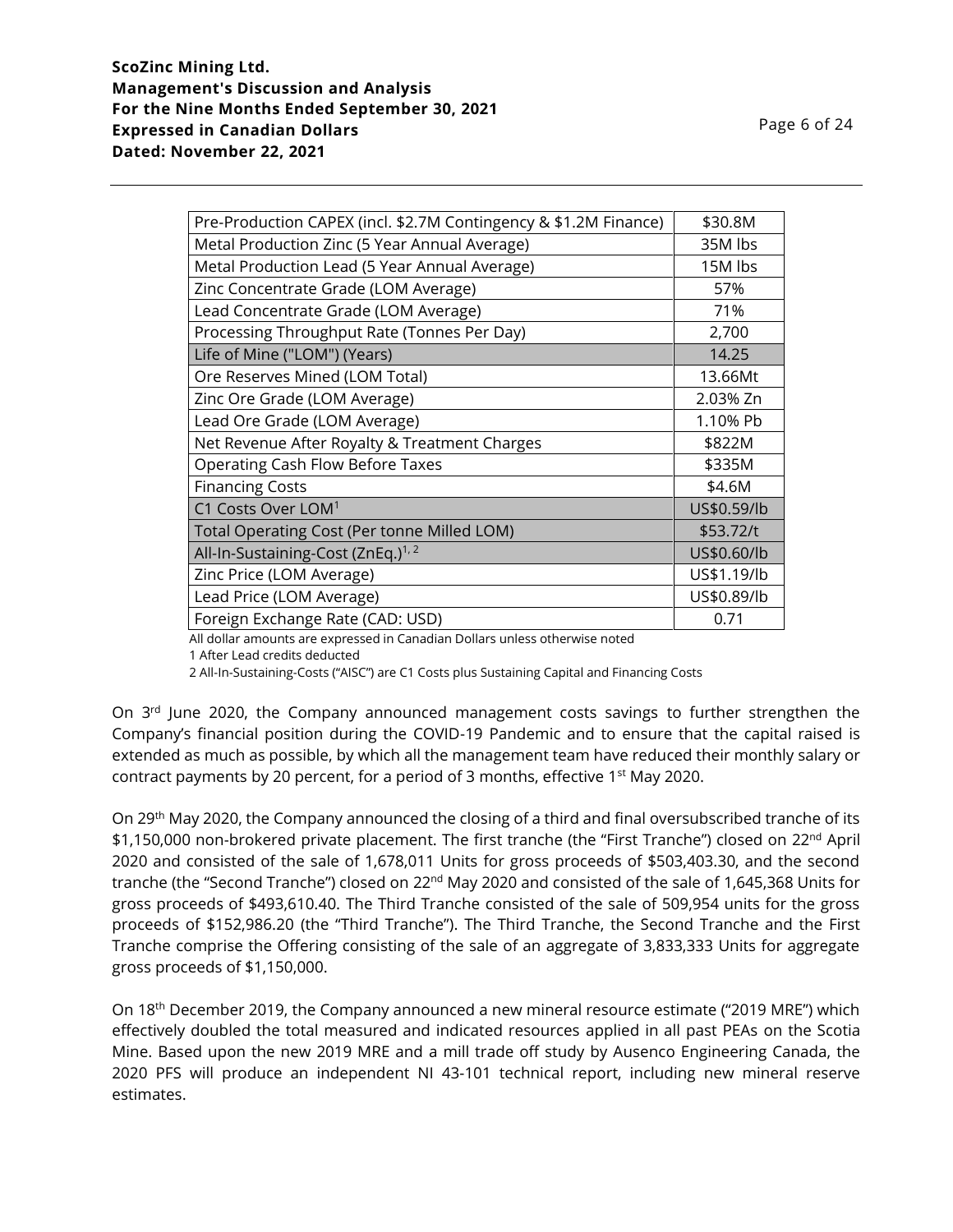During the third quarter of fiscal 2019, ScoZinc's head office address was changed to Halifax (Nova Scotia) from Toronto (Ontario) to bolster the Company's Nova Scotian focus and demonstrate our commitment to advancing our operations in Nova Scotia. Our new head office address is provided on our website, at [www.scozinc.com.](http://www.scozinc.com/)

On 25th October 2019, the Company appointed Mr. Mark Billings as an Independent Director.

On 20th September 2019, Mr. Mark Haywood was appointed to the Board of Directors.

On 21<sup>st</sup> August 2019, Mr. Ashwath Mehra joined the Board of Directors and Mr. Mark Haywood was appointed the President and Chief Executive Officer of the Company, replacing Mr. Joseph Ringwald, both effective 20<sup>th</sup> August 2019.

# **PROPERTY INFORMATION, COMPLETED ACTIVITIES AND OUTLOOK**

## **Scotia Mine**

On 21st May 2011, the Company completed the \$10 million acquisition of all shares and assets of ScoZinc Limited, including the Scotia Mine in Nova Scotia, an extensive mineral claims package that is subject to a mineral royalty to the Government of Nova Scotia and other royalties on certain other mineral interests. A portion of the gross sale proceeds was paid directly to the Government of Nova Scotia to increase bonding requirements for an amended reclamation and closure plan for the Scotia Mine and to pay all outstanding production royalties to the Government of Nova Scotia that were payable prior to the closure of the Scotia Mine in 2009. Since the mine's closure, the key permits, mineral claims, and other approvals necessary to proceed with a restart have been maintained or renewed.

In October 2011, the Company completed a 4,940-metre, 39-hole drill program at the Scotia Mine site to better define mineral resources adjacent to the Main Pit and improve confidence in the block model. The results of the drill program provided a basis to re-assess the block model used in an independent preliminary economic assessment (the "2011 PEA") report dated  $7^{\text{th}}$  October 2011. Subsequently, a new inventory of mineral resources was published in a technical report to NI 43-101 standards on 9<sup>th</sup> October 2012.

In the first quarter of 2012, the Company completed an airborne geophysical survey of its exploration properties in Nova Scotia using the helicopter-borne Versatile Time Domain Electromagnetic system. The work area covered geological strata that contain former producing mines, such as Walton Mine, Smithfield Mine, and Mindamar (Stirling) Mine. Following the initial findings of the survey, the Company expanded the survey to include its mineral claim holdings in the Musquodoboit area along an interpreted northeast extension of the favourable carbonate reef structures that host the Gays River and Getty deposits. As a result of this survey, exploration targets were identified for future exploration fieldwork.

In the first, second, and fourth quarters of 2013, the Company's geologic personnel completed soil sampling programs on exploration licenses and claim blocks held within Nova Scotia and Cape Breton. The purpose of the soil sampling program was to follow up and evaluate certain high-priority geophysical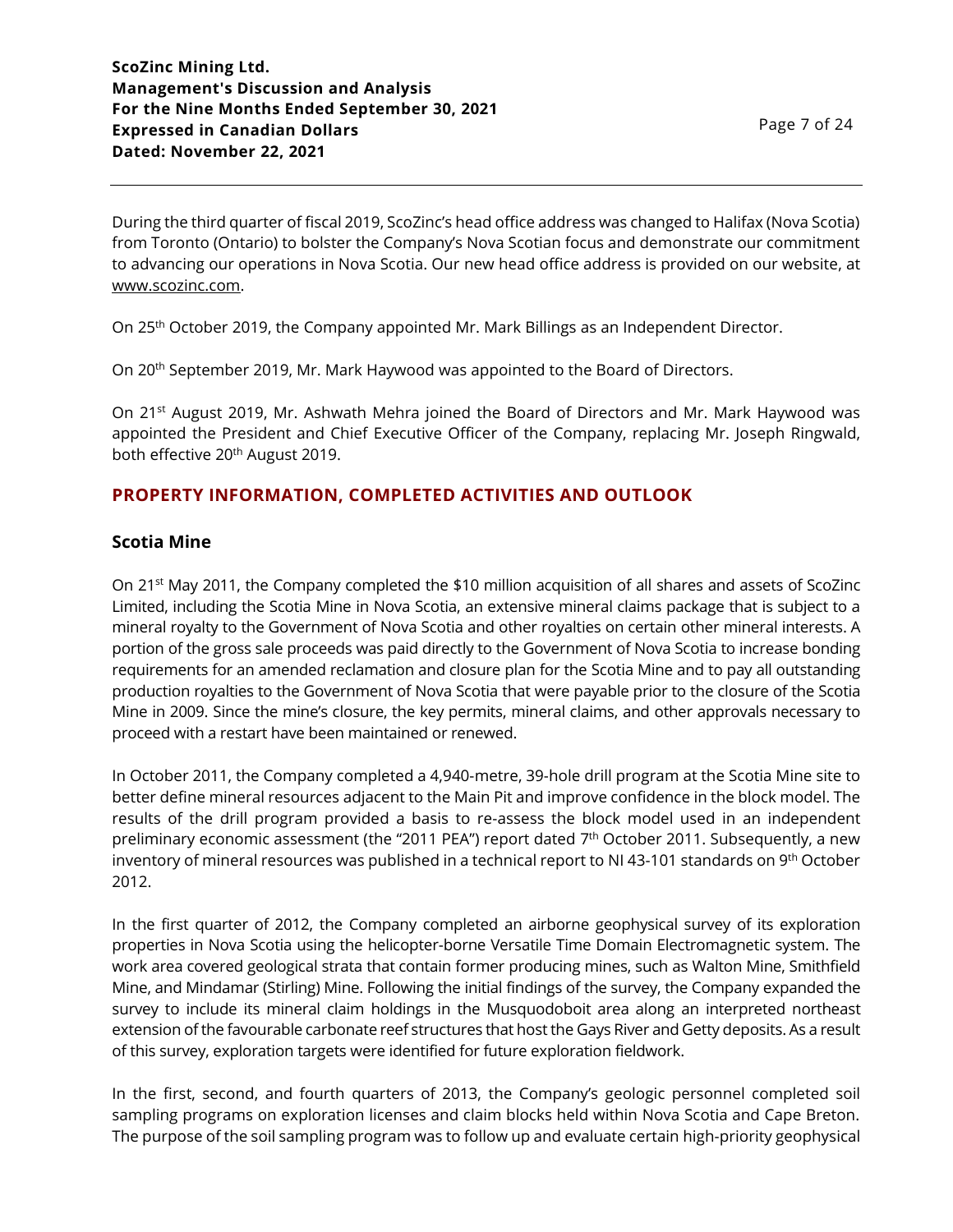targets identified from the 2012 airborne geophysical survey. In addition, expenditures incurred from the soil surveys were utilized to fulfill the annual assessment requirements needed to keep the claims and licenses in good standing. All work was conducted in areas underlain by favorable geologic lithologies known to host zinc-lead mineralization as exemplified by former producing mines.

On 18th May 2012, the Company received approval from the Government of Nova Scotia for an amended Industrial Approval to develop the southwest side of the Main Pit (the "SW Expansion"). As a result, and as of that date, ScoZinc had all of the necessary permits and approvals to proceed with mining operations at the Main Pit and the SW Expansion. Additional reclamation and closure bonding would be required before the Company can develop the SW Expansion.

On 21<sup>st</sup> December 2012, the Company reported an update to the PEA technical report published in the 7<sup>th</sup> October 2011. The updated PEA was based on the Mineral Resource disclosed on 9<sup>th</sup> October 2012 that reported a 55% increase in Measured Mineral Resources and 65% increase in Indicated Mineral Resources in the Main and Northeast pits relative to the Mineral Resource utilized in the prior PEA. The study outlined a conceptual mine life of more than seven years from the Main and Northeast open pits only, whereas the previous PEA reported a similar mine life but also considered the inclusion of the Company's nearby Getty deposit. A second update to the PEA was published in June 2013 that incorporated the results of a metallurgical test work program completed in the second quarter of 2013. This updated PEA also considered the inclusion of a small underground mining operation to extract higher grade mineralization. A summary discussion of that revision to the PEA is provided in the Company's 11th June 2013 news release.

In the third quarter of 2013, the Company's Board of Directors conducted an in-depth review of the Company's 100% owned Scotia Mine and the Company's exploration prospects (collectively, the "ScoZinc Projects"), the outlook for commodity prices, and the current environment for financing mining operations. Based upon the findings of this review, the Board determined that the Scotia Mine is a valuable asset. However, in light of the uncertain prevailing environment for metal prices and mine development financing at that time, the Board decided to suspend the restart of the Scotia Mine and place the project on care and maintenance in order to preserve its value and reduce Company expenditures.

As part of the care and maintenance program, an ongoing objective of the Company is to maintain all of the key permits, mineral claims, and other approvals necessary to proceed with the restart of the Scotia Mine. In the fourth quarter of 2016, the Company initiated discussions with the Nova Scotia departments of the Environment and Natural Resources for the renewal of the industrial approval (the "IA") for Mineral Lease 10-1 that contains the Scotia Mine. The IA which expired in February 2017 was renewed in September 2017 for an additional 10 years. Similarly, the environmental assessment which expired in October 2017 was renewed.

In the fourth quarter of 2017 the Company initiated an independent update to the Preliminary Economic Assessment based on a more detailed mine plan, contract mining with bids from major Nova Scotia contractors, updated capital costs, and updated milling and other operating costs. Results of the study were disclosed in a news release dated 19<sup>th</sup> December 2017 and the NI 43-101 technical report with the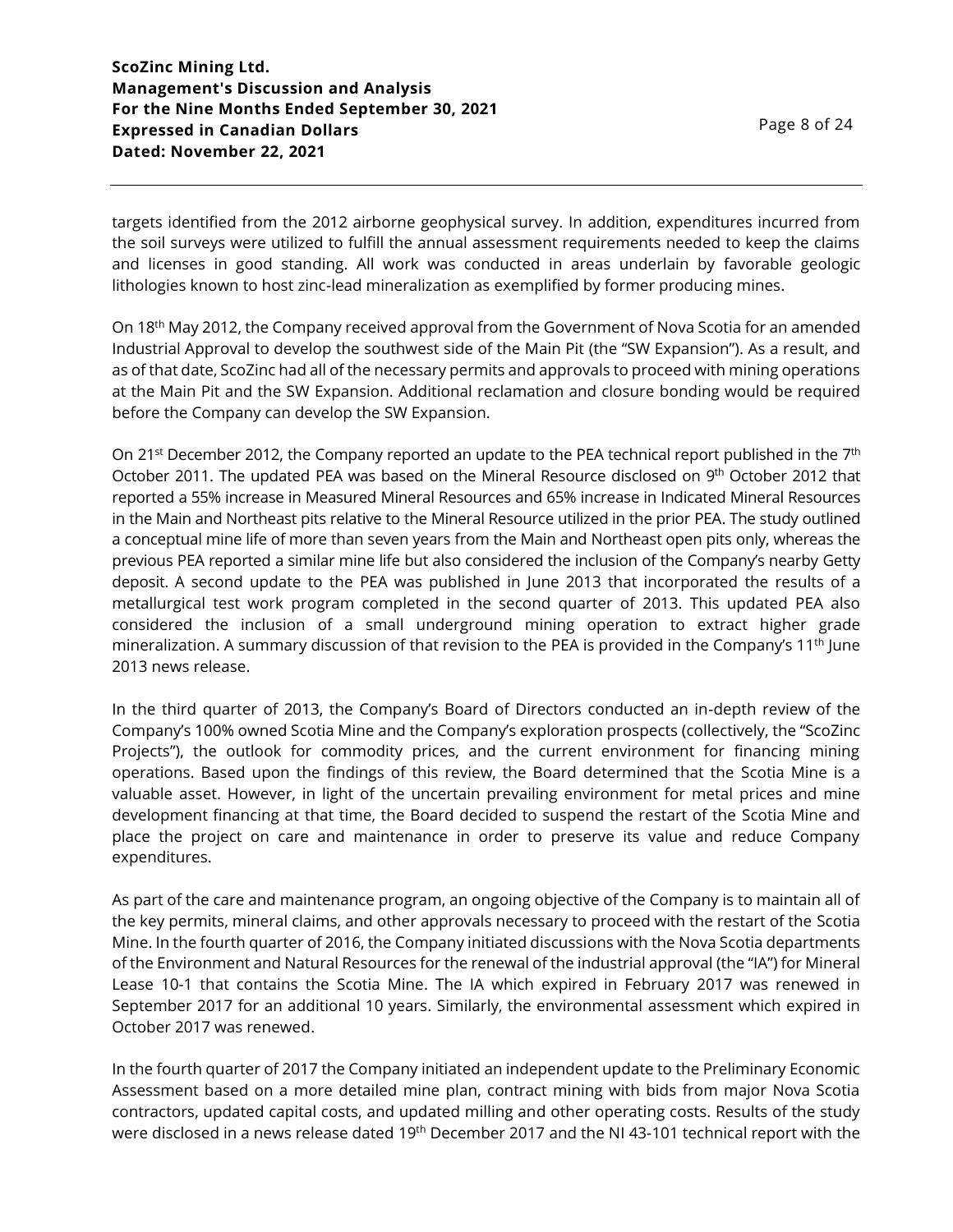final results was disclosed in February 2018. As the study showed robust economics for the restart of operations, necessary key permits were in place, and a favorable metal price and exchange rate environment was expected for the foreseeable future, the Company initiated efforts to raise funds for restarting operations.

On 22<sup>nd</sup> October 2018, the Company announced it had completed additional technical and economic optimization studies to update the February 2018 Preliminary Economic Assessment (the "2018 PEA") on its wholly-owned Scotia Mine in Nova Scotia, Canada. Project returns remain very robust as increased throughput, lower Canadian dollar assumption and lower initial capital largely offset lower metal price assumptions. *(See 22nd October 2018 press release).* With the completion of the 2019 MRE and the 2020 PFS, the PEA is now redundant.

On 18<sup>th</sup> December 2019, the Company announced a new mineral resource estimate (the "2019 MRE") which effectively doubled the total measured and indicated resources applied in all past PEAs on the Scotia Mine.

Highlights of the 2019 MRE include:

- Total Measured & Indicated Resources of 25,450,000 tonnes at a Zinc equivalent grade of 2.84% (1.89% Zinc, 0.99% Lead), an increase in tonnage of 105% from previous resource estimates on the deposit.
- Total Inferred Resources of 5,010,000 tonnes at a Zinc equivalent grade of 2.13% (1.55% Zinc, 0.66% Lead), an increase in tonnage of 7% from the previous resource estimates on the deposit.

Additionally, on 5<sup>th</sup> February 2020, the Company announced the results of a mill optimization trade-off study completed by Ausenco Engineering Canada. The trade-off study evaluated the mill and its processing bottlenecks and determined that a number of low-cost improvements could be made during a relatively short refurbishment period to significantly de-risk the processing operations.

Based upon the new 2019 MRE and the Ausenco optimization study, the Company then decided to complete a Preliminary Feasibility Study on the project, which would determine the Scotia Mine's first NI 43-101 mineral reserve estimate and a provide an independent NI 43-101 technical evaluation on the entire project.

On 7 th July 2020, the Company announced the results of its first Preliminary Feasibility Study (the "2020 PFS") including its first NI 43-101 Mineral Reserve Estimate. The 2020 PFS was prepared in collaboration with the independent engineering firms of Ausenco Engineering Canada Inc., MineTech International Limited, SRK Consulting (U.S.), Inc., and Terrane Geoscience Inc. The 2020 PFS NI 43-101 Technical Report was filed on www.sedar.com under ScoZinc's profile on 29<sup>th</sup> July 2020.

On 22<sup>nd</sup> March 2021, the Company announced results of its 2021 Mineral Resource Estimate which includes a significant Gypsum mineral resource for the Scotia Mine.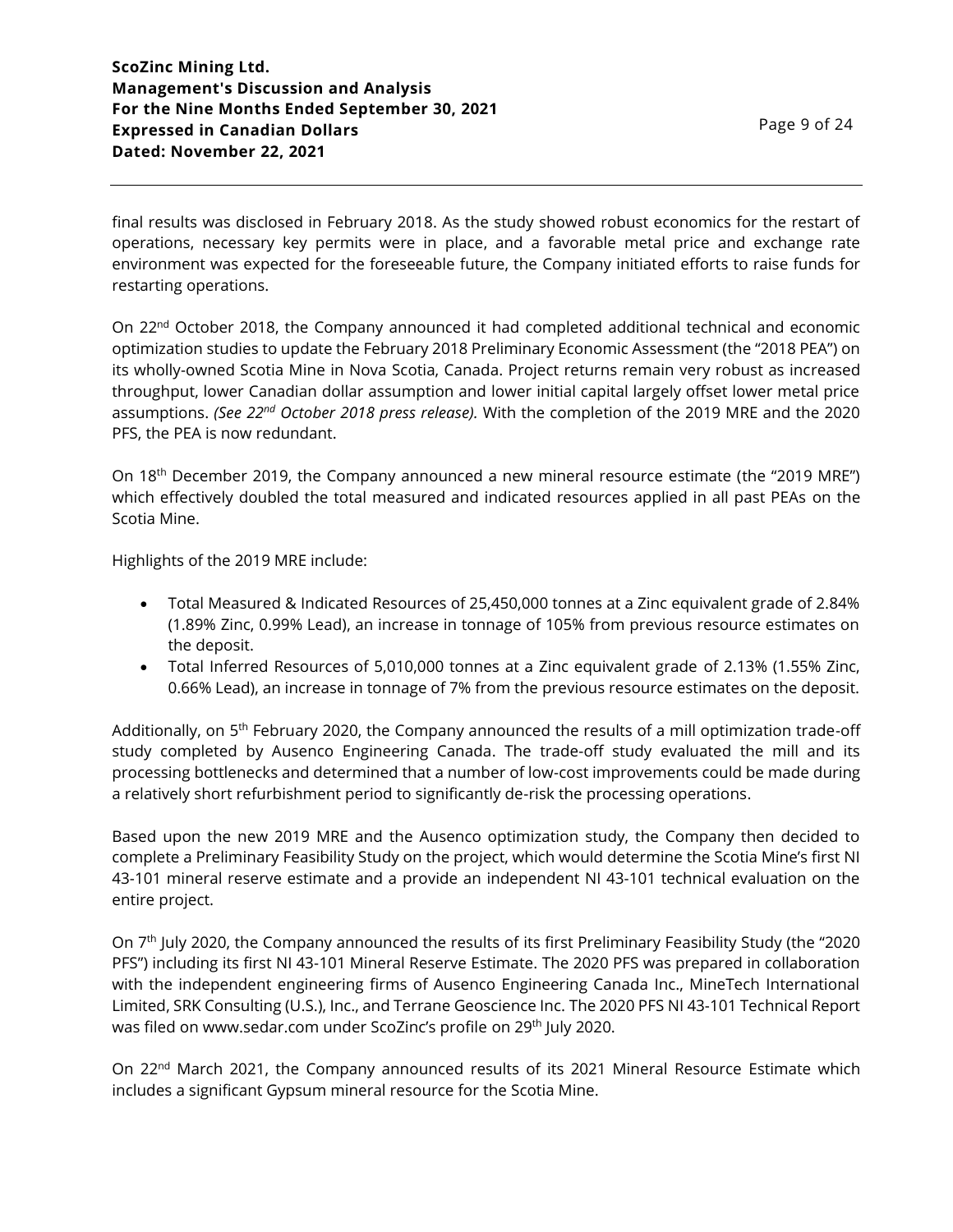Page 10 of 24

The 2021 Mineral Resource Statement is provided below, and the NI 43-101 Technical Report was filed on SEDAR on 6<sup>th</sup> May 2021:

### **2021 Mineral Resource Statement**

| <b>Classification</b> | Zone         | <b>Tonnage</b> | Zn   | Pb   | <b>ZnEq</b> | Gypsum<br><b>Tonnage</b> | Gypsum         |
|-----------------------|--------------|----------------|------|------|-------------|--------------------------|----------------|
|                       |              | (kt)           | (%)  | (%)  | (%)         | (kt)                     | (%)            |
|                       | Getty        | 60             | 1.38 | 1.25 | 2.58        | $\Omega$                 | $\Omega$       |
| <b>Measured</b>       | Main         | 4,130          | 2.57 | 1.30 | 3.81        | 1,310                    | 93.0           |
|                       | North East   | 130            | 3.18 | 1.88 | 4.98        | 220                      | 91.9           |
|                       | <b>Total</b> | 4,320          | 2.57 | 1.32 | 3.83        | 1,530                    | 92.8           |
|                       | Getty        | 8,090          | 1.24 | 0.81 | 2.02        | $\Omega$                 | 0              |
|                       | Getty South  | 840            | 1.58 | 0.25 | 1.82        | $\mathbf 0$              | 0              |
| <b>Indicated</b>      | Main         | 9,870          | 1.92 | 1.01 | 2.89        | 2,500                    | 92.7           |
|                       | North East   | 2,330          | 2.88 | 1.15 | 3.98        | 1,150                    | 88.7           |
|                       | <b>Total</b> | 21,130         | 1.75 | 0.92 | 2.64        | 3,650                    | 91.4           |
|                       | Getty        | 8,150          | 1.24 | 0.82 | 2.03        | $\Omega$                 | $\Omega$       |
| <b>Measured</b><br>&  | Getty South  | 840            | 1.58 | 0.25 | 1.82        | $\mathbf 0$              | $\mathbf 0$    |
| <b>Indicated</b>      | Main         | 14,000         | 2.11 | 1.09 | 3.16        | 3,810                    | 92.8           |
|                       | North East   | 2,460          | 2.89 | 1.19 | 4.04        | 1,370                    | 89.2           |
|                       | <b>Total</b> | 25,450         | 1.89 | 0.99 | 2.84        | 5,180                    | 91.8           |
|                       | Getty        | 950            | 1.35 | 0.54 | 1.87        | $\mathbf 0$              | $\mathbf 0$    |
|                       | Getty South  | 770            | 1.53 | 0.25 | 1.77        | $\Omega$                 | $\overline{0}$ |
| <b>Inferred</b>       | Main         | 2,980          | 1.49 | 0.79 | 2.25        | 250                      | 92.2           |
|                       | North East   | 310            | 2.01 | 0.74 | 2.72        | 540                      | 90.7           |
|                       | <b>Total</b> | 5,010          | 1.50 | 0.66 | 2.13        | 790                      | 91.2           |

**Scotia Mine 2021 Mineral Resource Estimation, March 22, 2021 – MineTech International Limited**

Source: MineTech 2021

• *Mineral Resources are not Mineral Reserves and do not have demonstrated economic viability. There is no certainty that any part of the Mineral Resources estimated will be converted into Mineral Reserves;*

• *Determination of reasonable prospects of eventual economic extraction was based on assumed prices for Zinc of US\$1.35/lb, and for Lead of US\$1.14/lb, a Zinc recovery of 86% and a Lead recovery of 93%, mining and processing costs varying by zone, and pit slopes of 45 degrees in rock and 22 degrees in overburden;*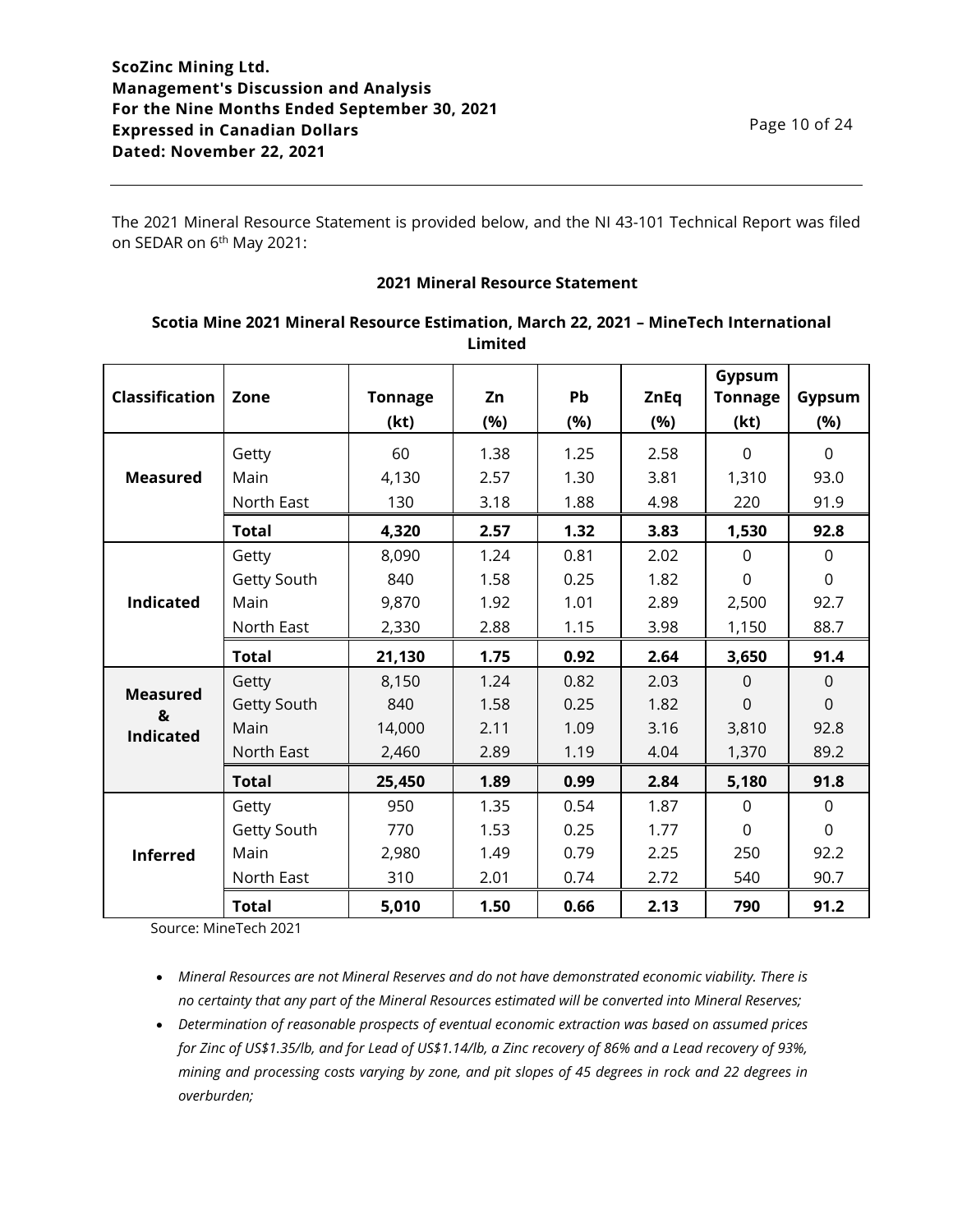- *Near surface resources are reported based on a Zinc equivalent ("ZnEq") grade of 0.90% and a Gypsum grade of 80%. The ZnEq grade incorporates Zinc and Lead sales costs of US\$0.19/lb and US\$0.11/lb respectively, and a 2% royalty to the Government of Nova Scotia; and*
- *Numbers in the table have been rounded to reflect the accuracy of the estimate and may not sum due to rounding.*

On 16th November 2021, the Company announced the results of an updated Preliminary Feasibility Study (the "2021 PFS") including its first NI 43-101 Mineral Reserve Estimate on its Gypsum mineral resources. The 2021 PFS was prepared by MineTech International Limited. The 2021 PFS NI 43-101 Technical Report is to be filed on www.sedar.com under ScoZinc's profile by 30<sup>th</sup> December 2021.

# **SUMMARY OF QUARTERLY RESULTS**

The selected financial information is derived from the Company's consolidated financial statements prepared in accordance with International Financial Reporting Standards ("IFRS"). Amounts are expressed in thousands of Canadian dollars, except for loss per share, which is rounded to the nearest cent.

|                                 | Sep 30<br>2021 | <b>Jun 30</b><br>2021 | Mar 31<br>2021 | <b>Dec 31</b><br>2020 | Sep 30<br>2020 | $\mu$ n 30<br>2020 | Mar 31<br>2020 | <b>Dec 31</b><br>2019 |
|---------------------------------|----------------|-----------------------|----------------|-----------------------|----------------|--------------------|----------------|-----------------------|
| Interest income<br>Loss for the | q              |                       | 9              | 10                    |                | q                  | 9              | 48                    |
| period                          | (282)          | (372)                 | (284)          | (6, 459)              | (304)          | (380)              | (320)          | (482)                 |
| Loss per share                  | (0.02)         | (0.03)                | (0.02)         | (0.46)                | (0.04)         | (0.06)             | (0.03)         | (0.04)                |

## **RESULTS OF OPERATIONS**

### **Results of Operations for the Nine Months Ended September 30, 2021 vs. Nine Months ended September 30, 2020.**

The Company reported a net loss of \$937,481 for the nine months ended September 30, 2021 compared to a loss of \$1,004,504 incurred during the comparative nine months ended September 30, 2020.

Consulting expenses increased to \$286,641 for the nine months ended September 30, 2021 from \$160,833 for the comparative nine months ended September 30, 2020 as the Company incurred charges by third party consultants related to the proposed transaction with Fancamp Exploration Ltd.

Legal and accounting fees increased to \$190,018 for the nine months ended September 30, 2021 from \$78,271, for the nine months ended September 30, 2020, primarily driven by legal costs associated with the Fancamp transaction, and adjustments to professional fee accruals.

Salaries and benefits declined to \$345,803 during the nine months ended September 30, 2021 from \$494,564 in the comparative nine months ended September 30, 2020, as headcounts were reduced due to COVID-19.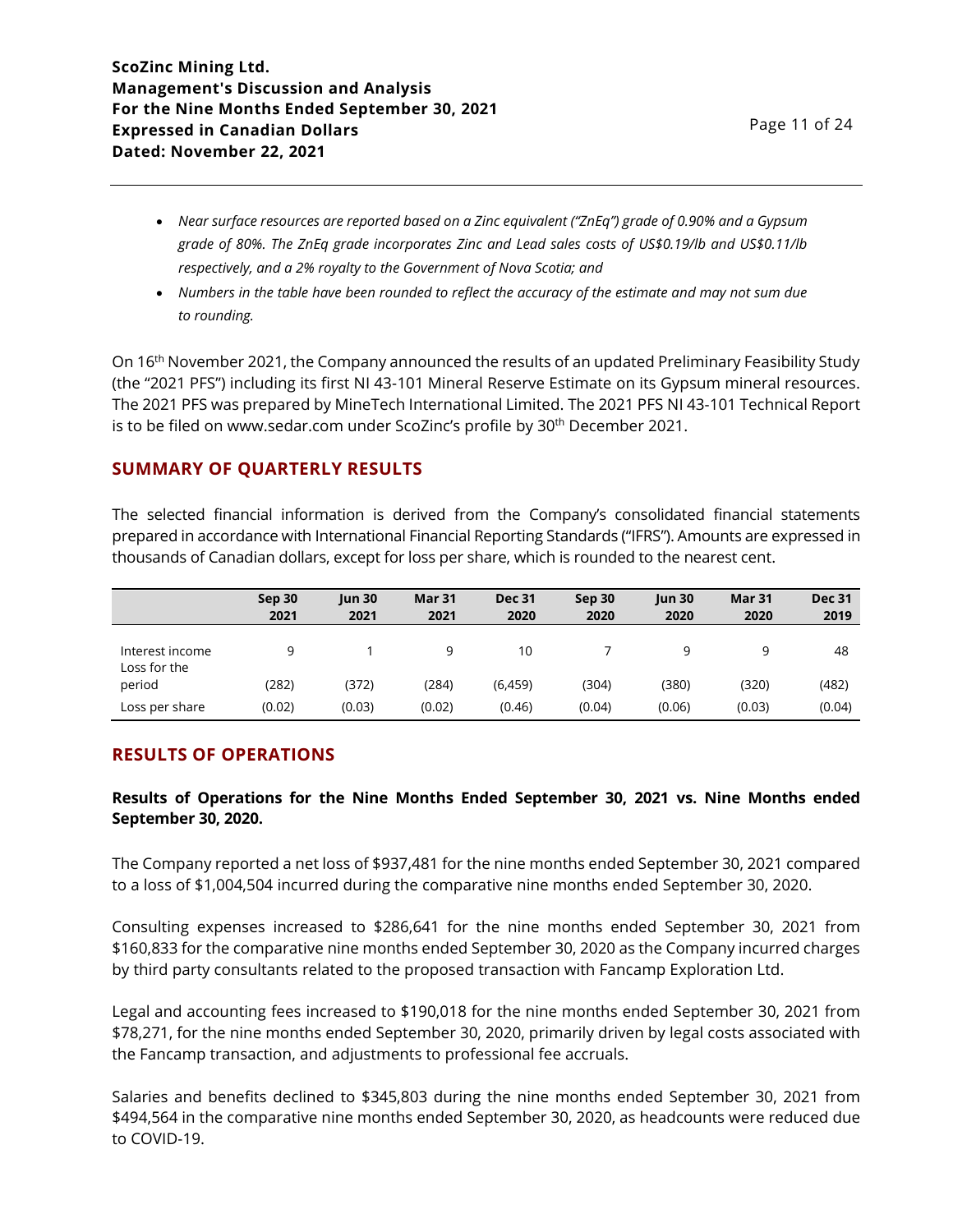Office and general declined to \$114,806 for the nine months ended September 30, 2021 from \$126,021 for the nine months ended September 30, 2020, driven by the decline in general and consumable expenditures, including a reduction of insurance premiums.

Stock-based payments expense of \$86,909 during the nine months ended September 30, 2021 remained consistent to \$84,593 expensed during the nine months ended September 30, 2020, reflective of the graded recognition of the value of stock options and RSU's granted to during current and prior periods.

Interest income declined to \$18,808 in the current period from \$25,192 during the comparative period, related to a decline in interest earned on the Company's remediation and water bonds.

During the period, the Company granted two extensions to Fancamp pertaining to the April 12, 2021 Proposed Transaction (see pages 2 and 3 above) on each of September 9, 2021 and September 15, 2021 in exchange for consideration of \$125,000 for each extension (\$250,000 in aggregate). The extension fee has been reported as a gain on extension of agreement on the Company's statements of loss and comprehensive loss.

Pursuant to the Company's termination of the Port of Sheet Harbour lease, during the period, it incurred \$109,915 in site remediation costs to meet the requirements of the closure plan for the Port of Sheet Harbour lease. A \$100,000 reclamation bond is to be returned to the Company upon final release, which the Company expects to recover in the coming quarter.

## **Results of Operations for the Three Months Ended September 30, 2021 vs. Three Months ended September 30, 2020.**

The Company reported a net loss of \$281,721 for the three months ended September 30, 2021 compared to a loss of \$304,132 incurred during the comparative three months ended September 30, 2020.

Consulting expenses increased to \$94,140 for the three months ended September 30, 2021 from \$89,884 for the comparative three months ended September 30, 2020 as the Company incurred charges by third party consultants related to the proposed Fancamp transaction.

Legal and accounting fees increased to \$131,555 for the three months ended September 30, 2021 from \$28,325, for the three months ended September, 30, 2020, primarily driven by legal costs associated with the Fancamp transaction, and adjustments to professional fee accruals.

Salaries and benefits increased to \$113,967 during the three months ended September 30, 2021 from \$95,965 in the comparative three months ended September, 30, 2020 driven primarily by additional staffing requirements needed to complete the updated pre-feasibility study and annual site work.

Office and general increased to \$45,800 for the three months ended September 30, 2021 from \$9,465 for the three months ended September 30, 2020, driven by the cyclical nature of general and consumable expenditures.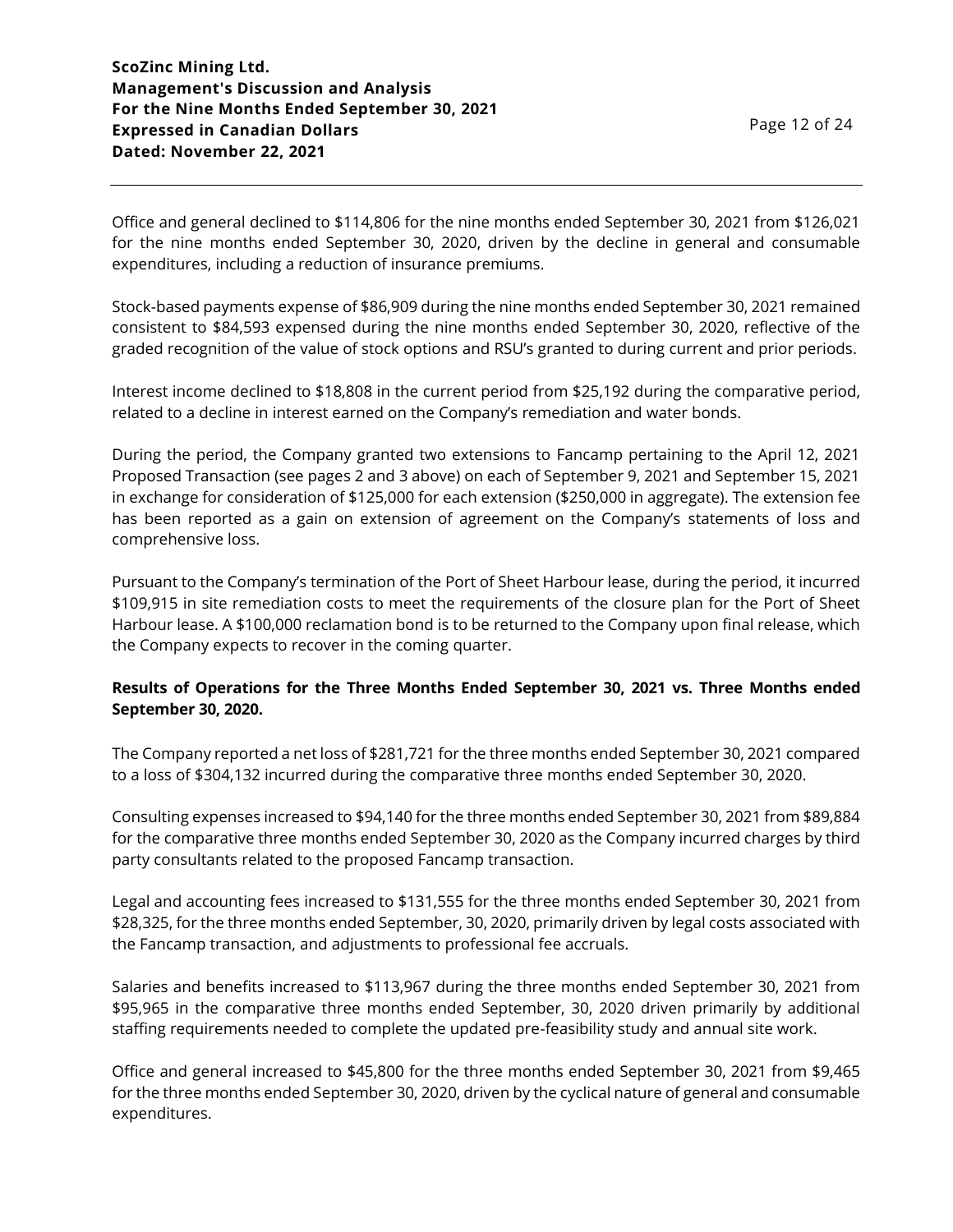Share-based payments expense of \$38,264 during the three months ended September 30, 2021 remained consistent to \$37,726 expensed during the three months ended September 30, 2020, reflective of the graded recognition of the value of stock options and RSU's granted to during current and prior periods.

Interest income increased to \$8,816 in the current period from \$7,315 during the comparative period, related to a variance in interest earned on the Company's remediation and water bonds.

During the period, the Company granted two extensions to Fancamp pertaining to the April 12, 2021 Proposed Transaction (see pages 2 and 3) on each of September 9, 2021 and September 15, 2021 in exchange for consideration of \$125,000 for each extension, (\$250,000 in aggregate). The extension fee has been reported as a gain on extension of agreement on the Company's statements of loss and comprehensive loss.

Pursuant to the Company's termination of the Port of Sheet Harbour lease, during the period, it incurred \$109,915 in site remediation costs to meet the requirements of the closure plan for the Port of Sheet Harbour lease. A \$100,000 reclamation bond is to be returned to the Company upon final release, which the Company expects to recover in the coming quarter.

## **LIQUIDITY AND CAPITAL RESOURCES**

The Company's significant assets consist of cash, property, plant and equipment, and exploration and evaluation assets associated with ScoZinc's projects.

As at September 30, 2021 Company reported working capital of \$102,823 (December 31, 2020 – a working capital deficiency of \$47,994). Working capital is defined as current assets minus current liabilities. Working capital calculations or changes are not measures of financial performance, nor do they have standardized meanings, under IFRS. Readers are cautioned that this calculation may differ among companies and analysts and therefore may not be directly comparable. Management believes that disclosure of the Company's working capital is of value to assess the available capital resources of the Company at a reporting period end.

The Company will require additional liquidity to execute its business plan. Additional liquidity will be required and is currently under negotiation. The timing and ability of the Company to meet future needs will depend on the liquidity of the financial markets as well as the acceptance of investors to finance resource-based junior companies. The ability of the Company to carry out its planned business objectives is dependent on its ability to raise adequate financing from lenders, shareholders and other investors and/or generate operating profitability and positive cash flow. There can be no assurances that the Company will continue to obtain the additional financial resources necessary and/or achieve profitability or positive cash flows. If the Company is unable to obtain adequate financing, the Company will be required to curtail operations, and development activities and there would be significant uncertainty whether the Company would continue as a going concern and realize its assets and settle its liabilities and commitments in the normal course of business.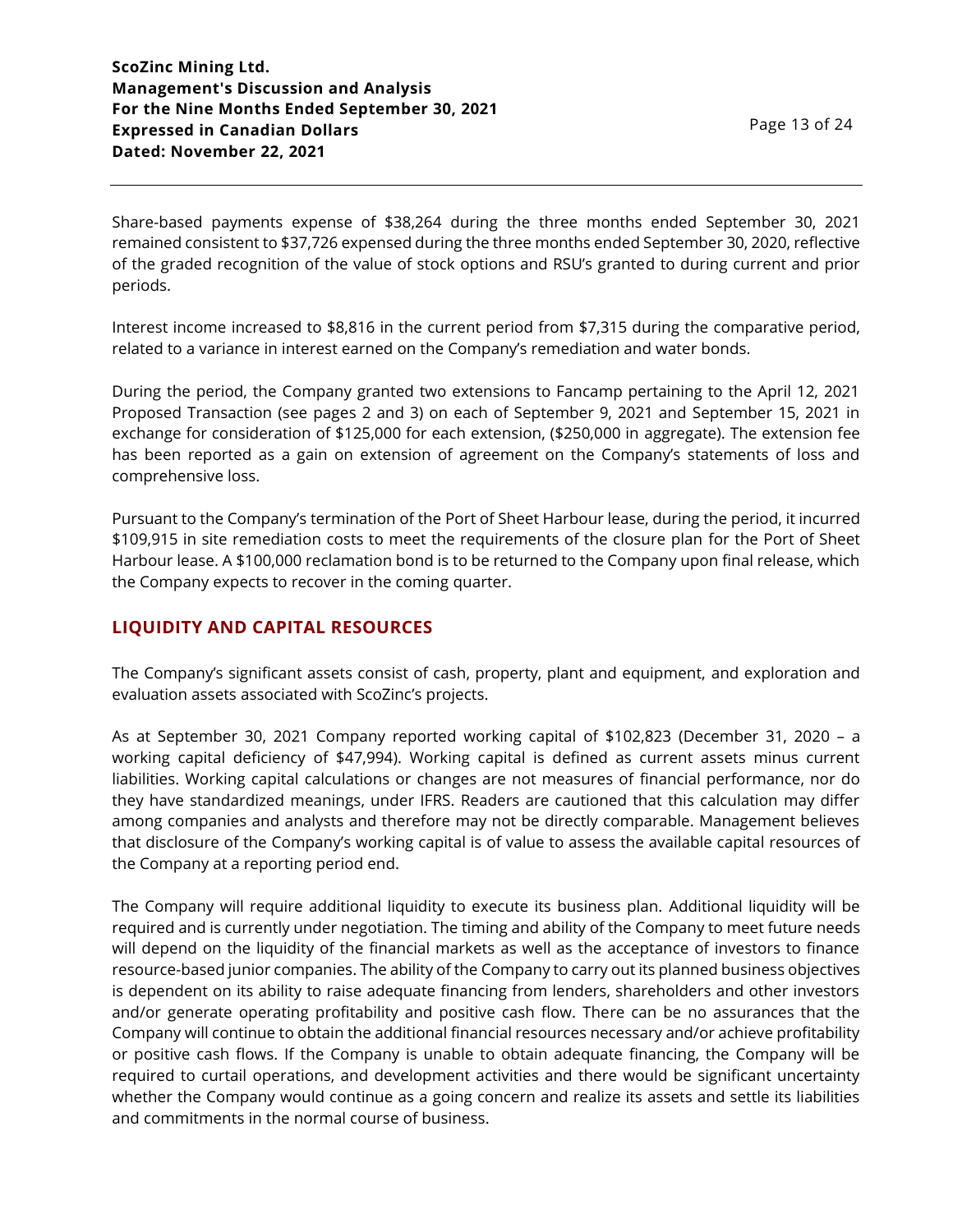These factors indicate the existence of material uncertainties that may cast significant doubt on the ability of the Company to continue as a going concern, as disclosed in Note 1 of the Company's consolidated financial statements.

On 6th October 2021, Fancamp Exploration Ltd. purchased 1,969,697 common shares of ScoZinc at \$0.66 per share for a total purchase price of \$1,300,000. Fancamp's secured loan to ScoZinc in the amount of \$250,000 was settled by the issuance to Fancamp of an additional 378,788 common shares of ScoZinc at a deemed issue price of \$0.66 per share.

In September 2021, 977,000 \$0.55 warrants were exercised, resulting in proceeds to the Company of \$537,350.

In February 2021, 333,333 warrants with an exercise price of \$0.50 were exercised, resulting in proceeds to the Company of \$166,667.

On 29<sup>th</sup> May 2020, the Company closed a third and final tranche of a non-brokered private placement of units of the Company ("Units"), with previous tranches having been closed on 22<sup>nd</sup> April 2020 and 22<sup>nd</sup> May 2020. The aggregate gross proceeds of the private placement were \$1,150,000 based on the issuance of 3,833,333 Units at a price of \$0.30 per Unit. Each Unit consists of one common share of the Company and a common share purchase warrant (the "Warrant"). Each full Warrant is exercisable into a common share at a price of \$0.50 per common share for a period of twenty-four months from the date of issue.

In connection with the private placement the Company paid cash finder's fees of \$18,759 and issued 62,531 compensation warrants as share issue costs, with each compensation warrant having the same terms as the Warrants issued as part of a Unit.

Directors, officers and other insiders of the Company subscribed 1,256,620 Units, for gross proceeds of \$376,986.

In May 2020, the Company benefitted from a \$40,000 Government of Canada Covid-19 "Canada Emergency Business Account" loan, administered by the Royal Bank of Canada. In January 2021, this loan was increased by \$20,000, or \$60,000 in aggregate. The proceeds of the loan are interest free until December 31, 2022 with a 25% balance forgiveness if repaid by that date. After December 31, 2022, the outstanding balance will accrue interest at 5% per annum and is due in full by December 31, 2025.

From time to time, the Company sells surplus or scrap equipment. During the year ended December 31, 2020, the Company realized \$186,802 in net proceeds of equipment sales.

As of the date of this document, the Company's financial instruments consist of cash, amounts receivable, cash held for reclamation, accounts payable and accrued liabilities, a loan payable and amounts due to related parties.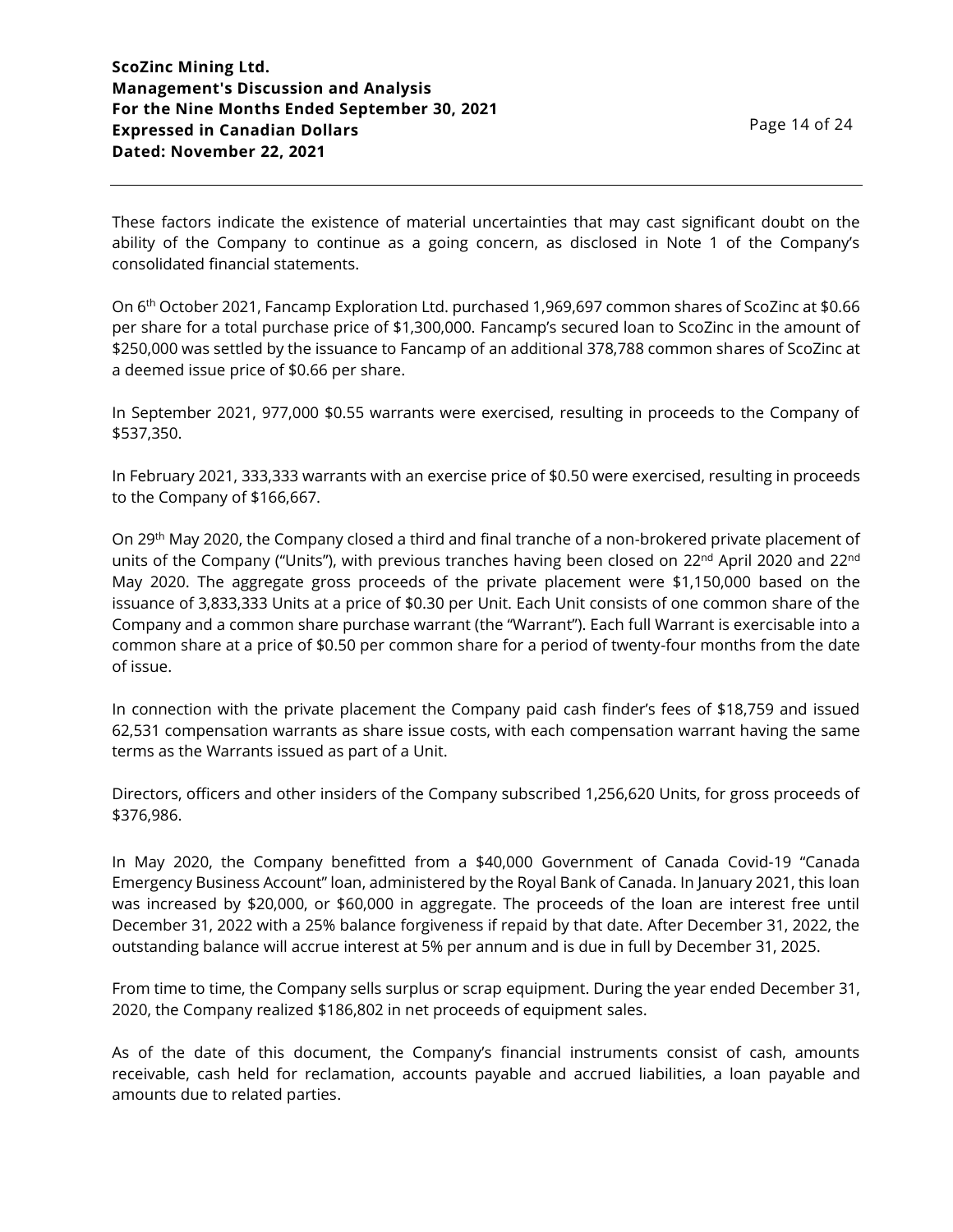# **RISK FACTORS**

The operations of the Company may require licenses and permits from various local, provincial, and federal governmental authorities. There can be no assurance that the Company will be able to obtain all necessary licenses and permits that may be required to carry out mineral exploration, development, or mining operations at its project.

Even if the Company's exploration and development programs are successful, factors beyond the control of the Company may affect the marketability of any minerals discovered. The prices of mineral have historically fluctuated widely and are affected by numerous factors beyond the Company's control, including international, economic and political trends, geopolitical conflicts, expectations for inflation, currency exchange fluctuations, interest rates, global or regional consumption patterns, speculative activities, and worldwide production levels. The effect of these factors cannot accurately be predicted.

#### **Risk Management Framework**

The Board of Directors has overall responsibility for the establishment and oversight of the Company's risk management framework and while retaining ultimate responsibility for them, it has delegated the authority for designing policies and systems that ensure the effective execution of the objectives and policies to the Company's finance function.

#### (a) Market Risk

Market risk is the risk that changes in market prices will affect the fair value of future cash flows of a financial instrument. Market prices are comprised of three types of risk for the Company: currency risk, interest rate risk, and commodity price risk.

#### Currency Risk

Currency risk is the risk that fluctuation in exchange rates between the Canadian dollar or other foreign currencies will affect the Company's financial results. The Company's operations and financing activities are conducted primarily in Canadian dollars and as a result, it is not currently exposed to significant foreign currency risk. However, the Company may be exposed to currency risk in the future as the prices for the metals produced by the Company's Scotia Mine, which is currently in care-and-maintenance, are sold throughout the world based principally upon the United States dollar price. The appreciation of the Canadian dollar against the United States dollar may reduce the Company's future revenues relative to the costs at the Company's operations, making such operations less profitable. As a result, currency fluctuations may affect its future operations, operating results, and cash flows when the Scotia Mine is restarted.

#### Interest Rate Risk

Interest rate risk is the risk that the fair value of future cash flows of a financial instrument will fluctuate because of changes in the market interest rates. The Company is exposed to interest risk arising primarily from its cash held mainly in short-term interest-bearing accounts with Canadian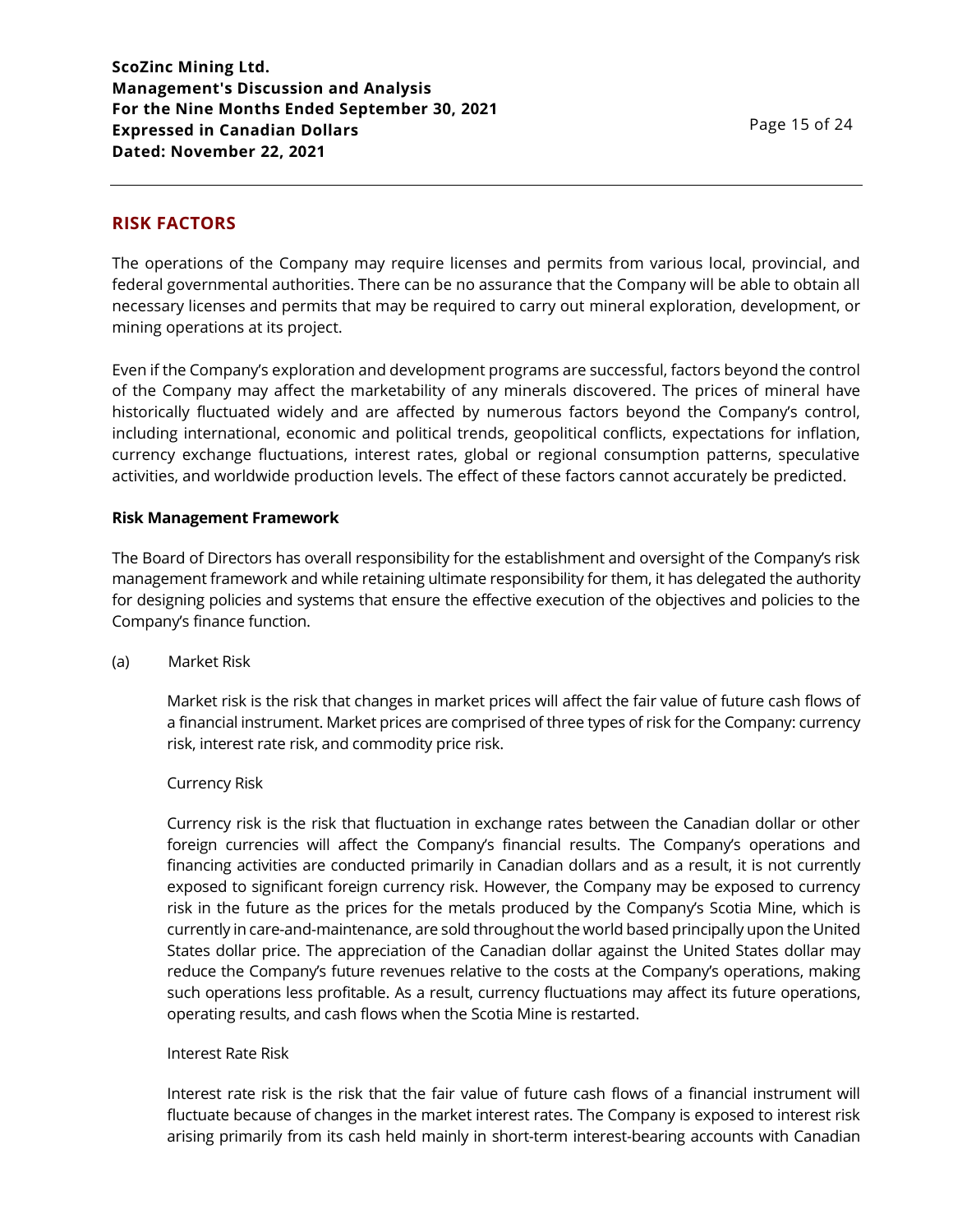chartered banks. The impact of a change in interest rates is not significant.

Commodity Price Risk

The success of the Company's Scotia Mine and its other prospects will be primarily dependent on the future price of zinc and lead. Metal prices have historically been subject to significant price fluctuation. No assurance may be given that metal prices will remain stable and significant reductions or volatility in metal prices may have an adverse effect on the Company's business, including the economic attractiveness of the Company's projects, the Company's ability to obtain financing and the amount of the Company's revenue or profit or loss. Significant price fluctuations over short periods of time may be generated by numerous factors beyond the control of the Company, including domestic and international economic and political trends, expectations of inflation, currency exchange fluctuations, interest rates, global or regional consumption patterns, speculative activities, and increases or decreases in production due to improved mining and production methods. The Company does not currently have an operating mine and does not have any derivative commodity contracts or other commodity-based risks in respect of operations.

#### (b) Credit Risk

Credit risk is the risk of an unexpected loss if a third party to a financial instrument fails to meet its contractual obligations. To minimize credit risk, cash is deposited in a Canadian chartered bank and may be redeemed on demand and cash held for reclamation is held by government authorities where credit risk is minimal. Amounts receivable primarily consists of GST/HST refunds amounting to \$70,658 from the Canadian government. The Company monitors the collectability of its amounts receivable and has not had difficulty collecting amounts receivable. Consequently, management considers credit risk to be minimal.

#### (c) Liquidity Risk

Liquidity risk is the risk that the Company will encounter difficulty in meeting the obligations associated with its financial liabilities that are settled by delivering cash or another financial asset. The Company's approach to managing liquidity is to ensure, as far as possible, that it will always have sufficient liquidity to meet its liabilities when due, under both normal and stressed conditions, without incurring unacceptable losses. The Company reviews its expenditure budgets against actual expenditures routinely to ensure there is sufficient working capital to discharge all financial obligations.

#### **OFF BALANCE SHEET ARRANGEMENTS**

The Company has no off-balance sheet arrangements as of the date of this document.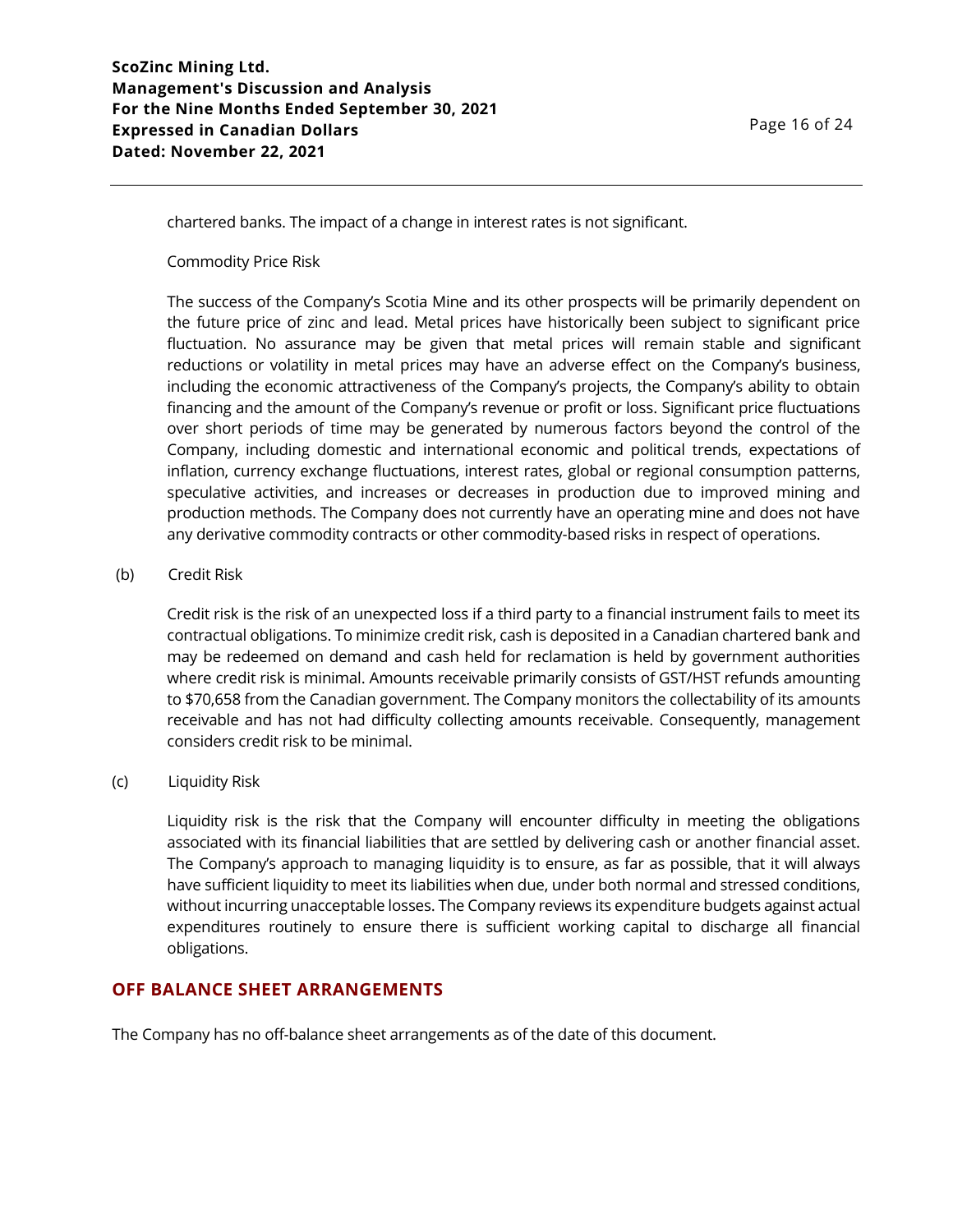# **CONTINGENCY**

Due to the worldwide COVID-19 outbreak, material uncertainties may come into existence that could influence management's going concern assumption. Management cannot accurately predict the future impact COVID-19 may have on:

- Global metal prices;
- The severity and the length of potential measures taken by governments to manage the spread of the virus and their effect on labour availability and supply lines;
- Availability of essential supplies;
- Purchasing power of the Canadian dollar; and
- Ability to obtain funding.

At the date of this document, the Canadian government has not introduced measures which impede the activities of the Company. Management believes the business will continue and accordingly, the current situation bears no impact on management's going concern assumption. However, it is not possible to reliably estimate the length and severity of these developments and the impact on the financial results and condition of the Company in future periods.

The outbreak of the novel strain of coronavirus, specifically identified as "COVID-19", has resulted in governments worldwide enacting emergency measures to combat the spread of the virus. These measures, which include the implementation of travel bans, self-imposed quarantine periods and social distancing, have caused material disruption to businesses globally resulting in an economic slowdown. Global equity markets have experienced significant volatility and weakness, with some of them rebounding in a material way since the lows of March 2020. Governments and central banks have reacted with significant monetary and fiscal interventions designed to stabilize economic conditions. The duration and impact of the COVID-19 outbreak is unknown at this time, as is the efficacy of the government and central bank interventions. It is not possible to reliably estimate the length and severity of these developments and the impact on the financial results and condition of the Company and its operating subsidiaries in future periods, however the impact of the pandemic could impact the Company's ability to obtain financing to fund our planned activities. To date, the outbreak has had no significant impact on operations.

## **DECOMMISSIONING LIABILITY**

The Company is required to make reclamation deposits in respect of its expected rehabilitation obligations as set out below.

The Company has agreed with the Province of Nova Scotia (Department of Natural Resources) to remediate the Scotia Mine facility to an agreed status at the end of the mining operations at the site; as a result the Company is required to make reclamation deposits in respect of this obligation. As at September 30, 2021, a \$2,924,267 (December 31, 2020 – \$2,907,053) cash bond, including accrued interest, is posted with the Province of Nova Scotia.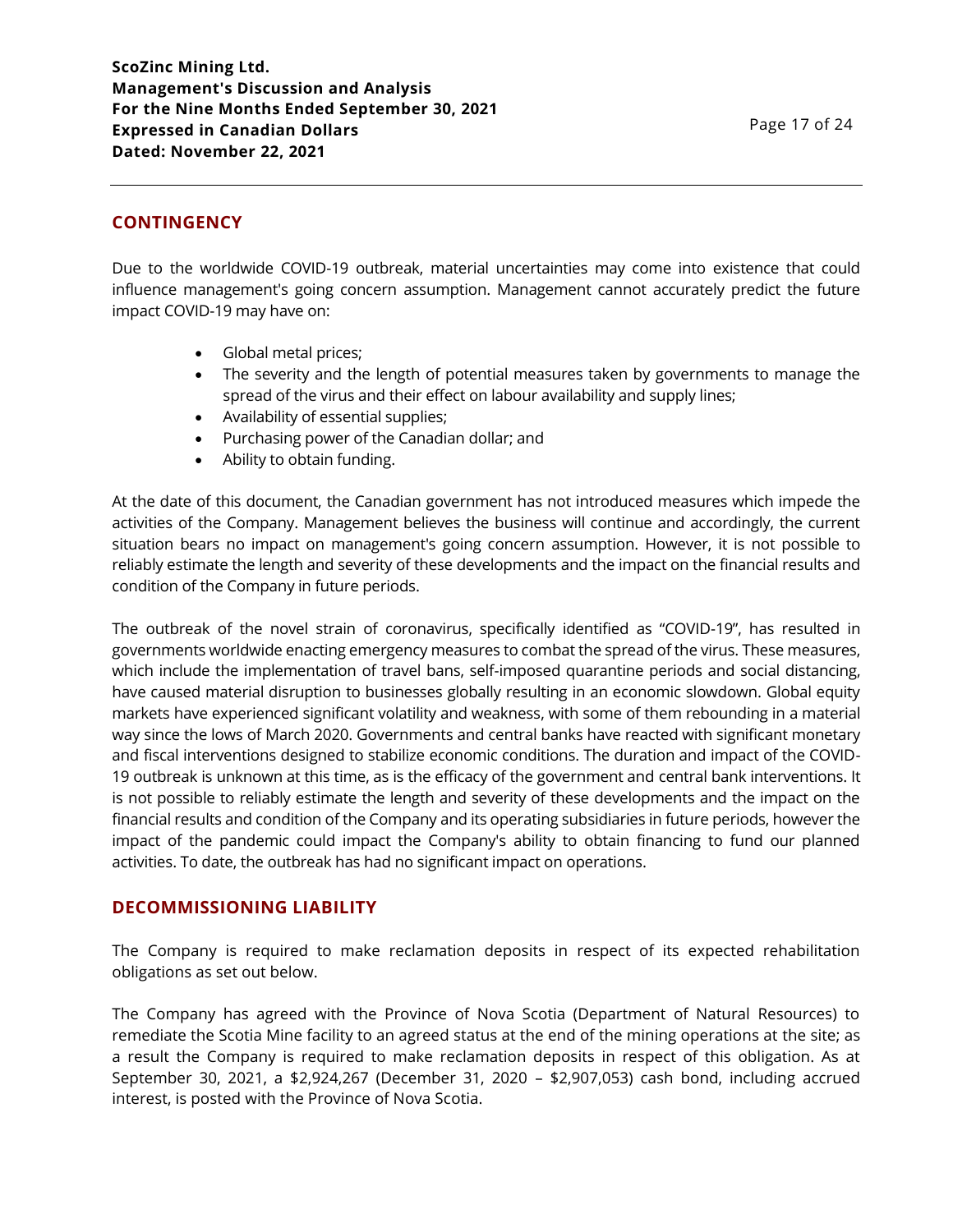In addition, the Company has a reclamation bond with the Nova Scotia Department of Environment for \$193,026 (December 31, 2020 – \$191,432), including accrued interest, which is required to address the potential replacement of domestic water supplies that could potentially be downgraded by mining operations.

Nova Scotia Business Inc. holds a reclamation bond in the amount of \$100,000 (December 31, 2020 – \$100,000) in relation to the land, which the Company leased from the organization in the Port of Sheet Harbour. The Company terminated the Sheet Harbour lease and has incurred \$109,915 in site remediation costs to meet the requirements closing the lease. The reclamation bond will be returned to the Company upon final release, which is pending as of September 30, 2021.

## **SHARE CAPITAL**

As at the date of this MD&A, the Company had the following securities issued and outstanding:

| Common Shares        | 17,867,068 |                                                  |
|----------------------|------------|--------------------------------------------------|
| <b>Stock Options</b> | 1.277.000  | Exercisable at a price between \$0.45 and \$1.11 |
| Warrants             | 3,545,531  | Exercisable at a price of \$0.50                 |

In addition to the above, 159,919 restricted stock units ("RSUs"), vesting between 25<sup>th</sup> February 2022 and 19<sup>th</sup> August 2022, and are outstanding as of the date of this document.

## **DISCLOSURE CONTROLS AND PROCEDURES**

Management has established processes, which are in place to provide them sufficient knowledge to support management representations that they have exercised reasonable diligence that:

- (i) the consolidated financial statements do not contain any untrue statement of material fact or omit to state a material fact required to be stated or that is necessary to make a statement not misleading in light of the circumstances under which it is made, as of the date of and for the periods presented by the consolidated financial statements; and
- (ii) the consolidated financial statements fairly present in all material respects the financial condition, results of operations and cash flows of the Company, as of the date of and for the periods presented by the consolidated financial statements.

In contrast to the certificate required under National Instrument 52-109 Certification of Disclosure in Issuers' Annual and Interim Filings ("NI 52-109"), the Company utilizes the Venture Issuer Basic Certificate which does not include representations relating to the establishment and maintenance of disclosure controls and procedures ("DC&P") and internal controls over financial reporting ("ICFR"), as defined in NI 52-109. In particular, the certifying officers filing the Certificate are not making any representations relating to the establishment and maintenance of: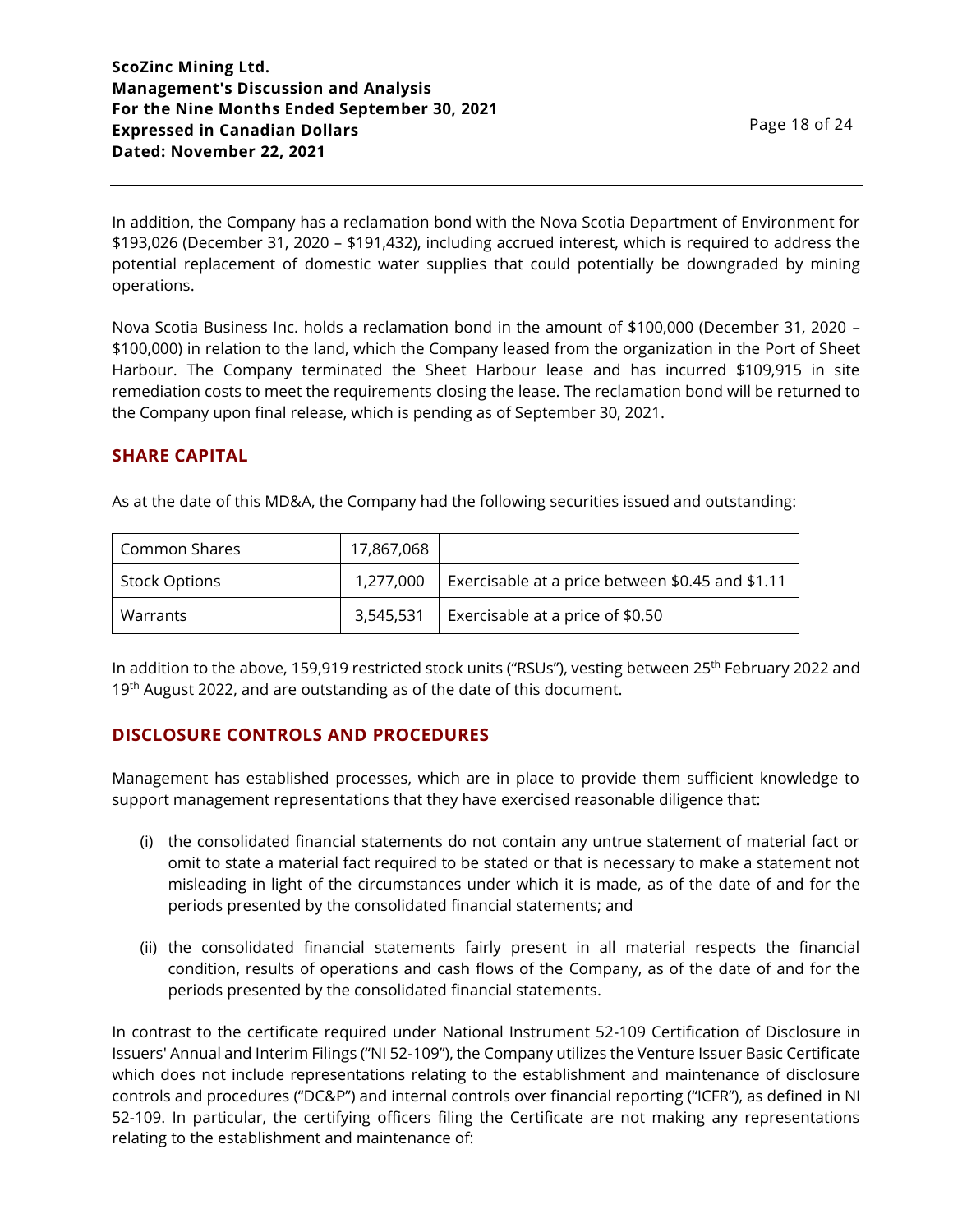- (i) controls and other procedures designed to provide reasonable assurance that information required to be disclosed by the issuer in its annual filings, interim filings or other reports filed or submitted under securities legislation is recorded, processed, summarized and reported within the time periods specified in securities legislation; and
- (ii) a process to provide reasonable assurance regarding the reliability of financial reporting and the preparation of financial statements for external purposes in accordance with the issuer's GAAP.

The Company's certifying officers are responsible for ensuring that processes are in place to provide them with sufficient knowledge to support the representations they are making in this certificate.

Investors should be aware that inherent limitations on the ability of certifying officers of a venture issuer to design and implement on a cost effective basis DC&P and ICFR as defined in NI 52-109 may result in additional risks to the quality, reliability, transparency and timeliness of interim and annual filings and other reports provided under securities legislation.

## **MANAGEMENT'S RESPONSIBILITY FOR FINANCIAL INFORMATION**

The Company's consolidated financial statements are the responsibility of the Company's management and have been approved by the Board of Directors. The consolidated financial statements were prepared by the Company's management in accordance with International Financial Reporting Standards. The consolidated financial statements include certain amounts based on the use of estimates and assumptions. Management has established these amounts in a reasonable manner, in order to ensure that the consolidated financial statements are presented fairly in all material respects.

#### **CURRENT GLOBAL FINANCIAL CONDITIONS AND TRENDS**

Securities of mining and mineral exploration companies, including the common shares of the Company, have experienced substantial volatility in the past, often based on factors unrelated to the financial performance or prospects of the companies involved. These factors include macroeconomic developments in Canada and globally, and market perceptions of the attractiveness of particular industries. The price of the securities of the Company is also significantly affected by short-term changes in commodity prices, base metal prices or other mineral prices, currency exchange fluctuation and the political environment in the countries in which the Company does business. As of September 30, 2021, the global economy continues to be in a period of significant volatility, in large part due to Asian, European, and American economic concerns and the Global pandemic that have impacted global economic growth, although the zinc market continues to be volatile, the favourable movement in the Canadian dollar relative to the US dollar has served to mitigate the volatility for domestic projects.

### **POTENTIAL DILUTION**

The issue of common shares of the Company upon the exercise of stock options and/or the warrants will dilute the ownership interest of the Company's current shareholders. The Company may also issue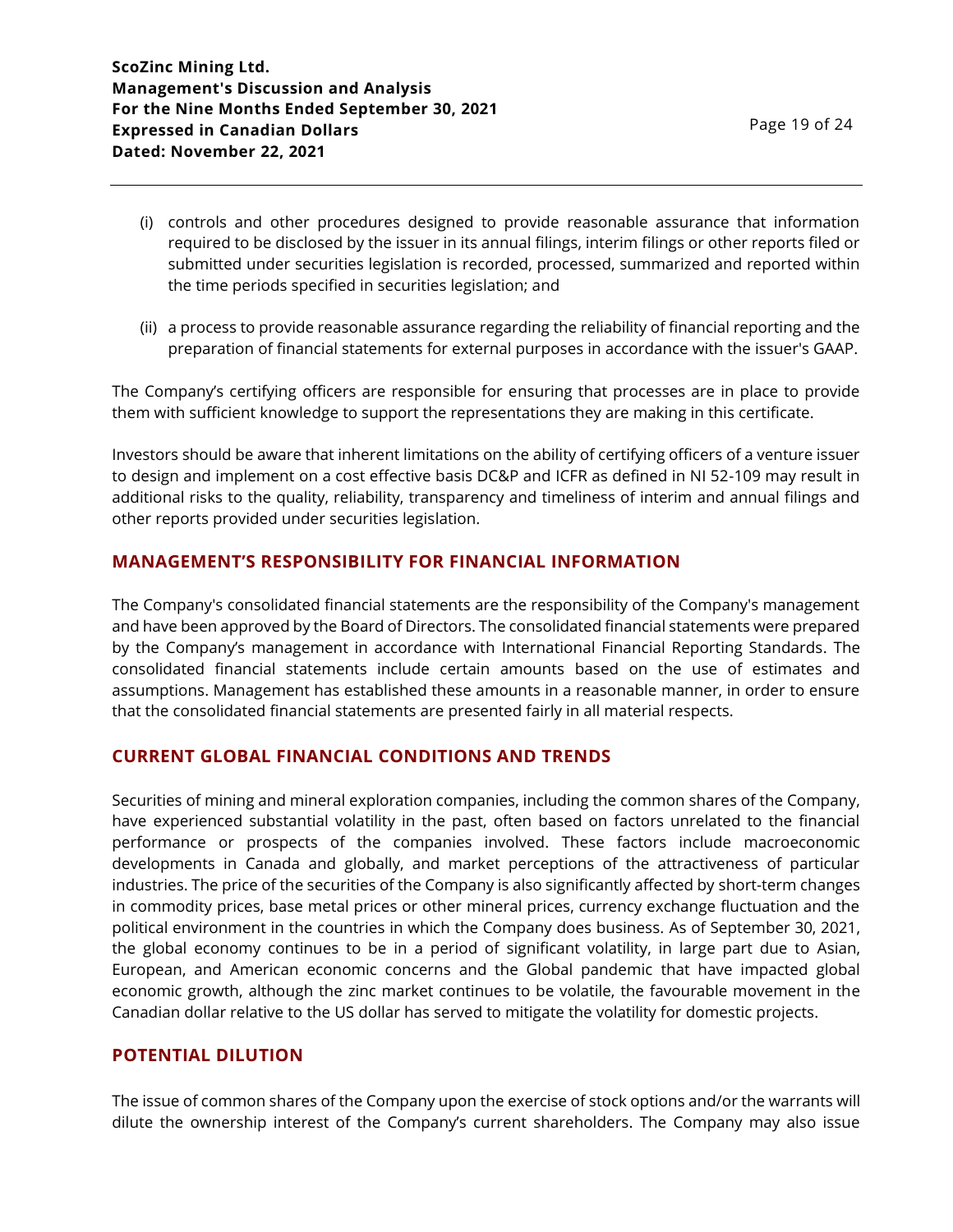**ScoZinc Mining Ltd. Management's Discussion and Analysis For the Nine Months Ended September 30, 2021 Expressed in Canadian Dollars Dated: November 22, 2021**

additional options and warrants or additional common shares from time to time in the future. If it does so, the ownership interest of the Company's then current shareholders could also be diluted.

# **DEPENDENCE ON KEY PERSONNEL**

The Company's business and operations are dependent on retaining the services of a small number of key personnel. The success of the Company is, and will continue to be, to a significant extent, dependent on the expertise and experience of these people. The loss of one or more of these key people could have a materially adverse effect on the Company. The Company does not maintain insurance on any of its key people.

# **TRANSACTIONS WITH RELATED PARTIES**

All transactions with related parties have occurred in the normal course of operations and are measured at the exchange amount, which is the amount of consideration established and agreed to by the related parties. Except as noted, amounts with related parties are non-interest bearing, unsecured, payable on demand and have arisen from the provision of services and expense reimbursements described.

#### **Key Management Personnel Compensation**

| <b>Current Board of Directors, Officers</b><br>and Key Management Personnel | <b>Nine Months</b><br><b>Ended</b><br><b>September 30, 2021</b> | <b>Nine Months</b><br><b>Ended</b><br>September 30, 2020 |
|-----------------------------------------------------------------------------|-----------------------------------------------------------------|----------------------------------------------------------|
| Victor Lazarovici - Director                                                | nil                                                             | nil                                                      |
| Christopher Hopkins - Director                                              | \$5,000                                                         | nil                                                      |
| Michael Surratt - Director                                                  | nil                                                             | nil                                                      |
| Mark Haywood - Director                                                     | nil                                                             | nil                                                      |
| Mark Billings - Director                                                    | nil                                                             | nil                                                      |
| Ashwath Mehra - Director                                                    | nil                                                             | nil                                                      |
| Mark Haywood - Chief Executive Officer                                      | \$170,000                                                       | \$140,000                                                |
| Robert Suttie - Chief Financial Officer                                     | \$22,500                                                        | \$21,000                                                 |
| Simion Candrea - VP, Investor Relations                                     | \$125,641                                                       | nil                                                      |
| Share-based Compensation                                                    | 57,904                                                          | \$70,202                                                 |
| <b>Totals</b>                                                               | 381,045<br>\$                                                   | 231,202                                                  |

Management and key personnel compensation is as follows: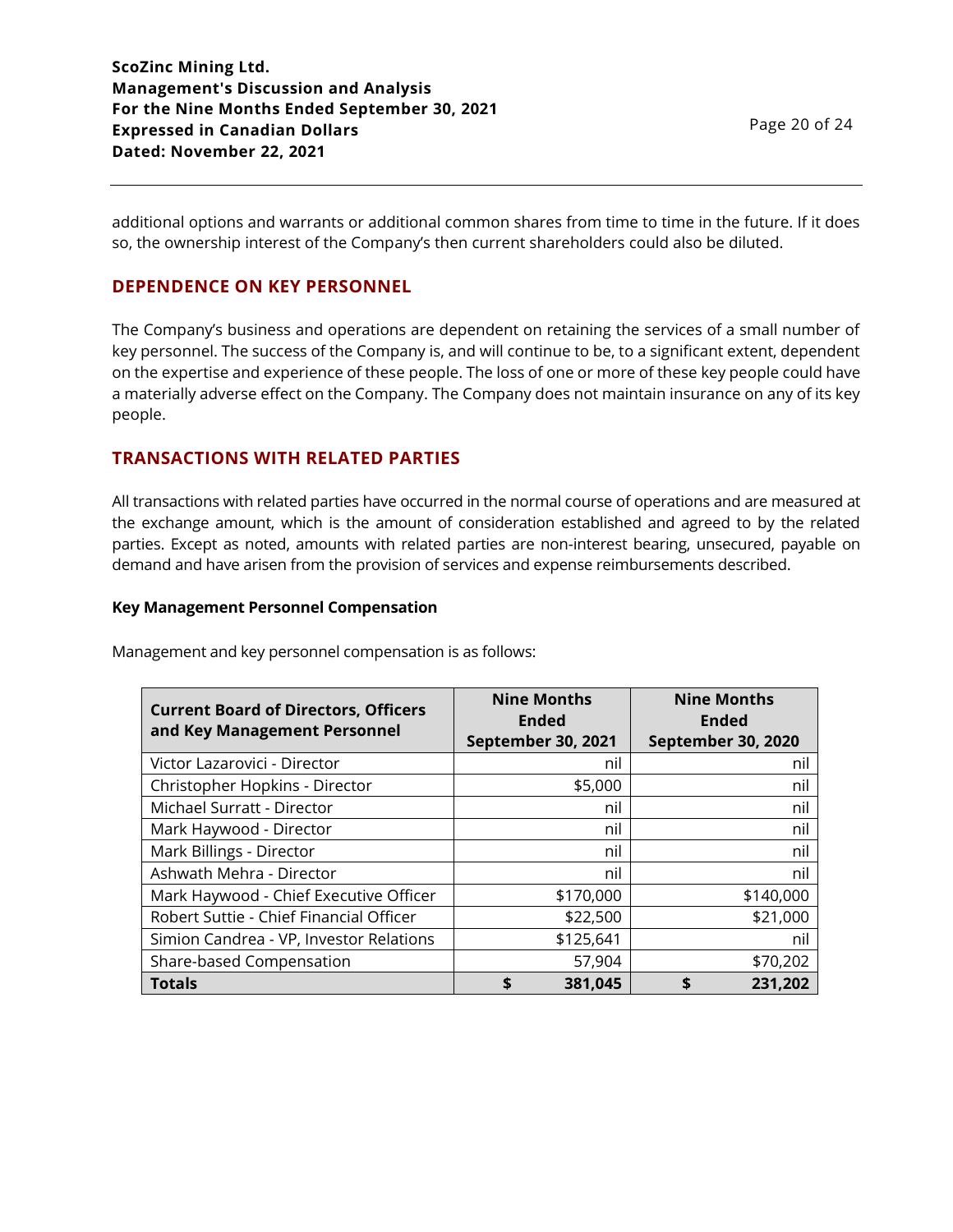Transactions with key management personnel comprise compensation of key management personnel as follows:

During the nine months ended September 30, 2021, the Company incurred \$7,500 and \$22,500, respectively, (three and nine months ended September 30, 2020 - \$7,500 and \$31,623) in services from Marrelli Support Services Inc. ("Marrelli Support") and DSA Corporate Services Inc. (the "DSA"), together known as the "Marrelli Group" for Robert D.B. Suttie, President of Marrelli Support, to act as Chief Financial Officer ("CFO") of the Company.

As at September 30, 2021, amounts due to related parties totalled \$89,078 (December 31, 2020 - \$92,452) pertaining to amounts payable for key management remuneration, director's fees, support services from the Marrelli Group, and reimbursement of expenses paid on behalf of the Company.

The above noted transactions are in the normal course of business and are measured at the exchange amount, as agreed to by the parties, and approved by the Board of Directors in strict adherence to conflict of interest laws and regulations.

## **PROPOSED TRANSACTIONS**

On 12th April 2021, the Company held an extraordinary general meeting of the Company's Securityholders (the "EGM"), at which the Company's security holders passed a special resolution approving a plan of arrangement under Section 288 of the BC Business Corporations Act (the "Arrangement") which would result in the Company becoming a wholly owned subsidiary of Fancamp Exploration Ltd. ("Fancamp") by amalgamating with an existing wholly owned subsidiary of Fancamp (the "Transaction"). Subsequent to two closing extensions granted by ScoZinc on 9<sup>th</sup> September 2021 and 15<sup>th</sup> September 2021 in exchange for consideration of \$125,000 paid for each extension, (\$250,000 in aggregate), on 16<sup>th</sup> September 2021 the Arrangement was terminated, and a new agreement (the "New Agreement") was entered into.

Under the terms of the new agreement the New Agreement, Fancamp will subscribe to 1,969,697 common shares of ScoZinc at \$0.66 per share by way of a non-brokered private placement for a total purchase price of \$1,300,000 (the "Private Placement"), and the Fancamp Termination Fee of \$300,000 will be credited towards Fancamp's subscription. Regarding Fancamp's secured promissory note to ScoZinc aggregating a principal amount of \$250,000 (the "Loan"), ScoZinc will issue Fancamp 378,788 fully paid and non-assessable common shares of ScoZinc at a deemed issue price of \$0.66 per share in full and final satisfaction of the Loan and any other amounts that may be owing by ScoZinc to Fancamp in respect of the Loan (the "Debt Settlement"). Concurrent with closing the Private Placement and Debt Settlement, ScoZinc shall appoint one nominee of Fancamp to its Board of Directors, providing Fancamp's shareholding is over 10 percent of the then issued and outstanding shares of ScoZinc on an ongoing basis. Subsequently, on 6<sup>th</sup> October 2021, the Private Placement closed, and the Debt Settlement was completed.

On 19th October 2021, ScoZinc appointed Mr. Mark Billings, a nominee of Fancamp, to its Board of Directors.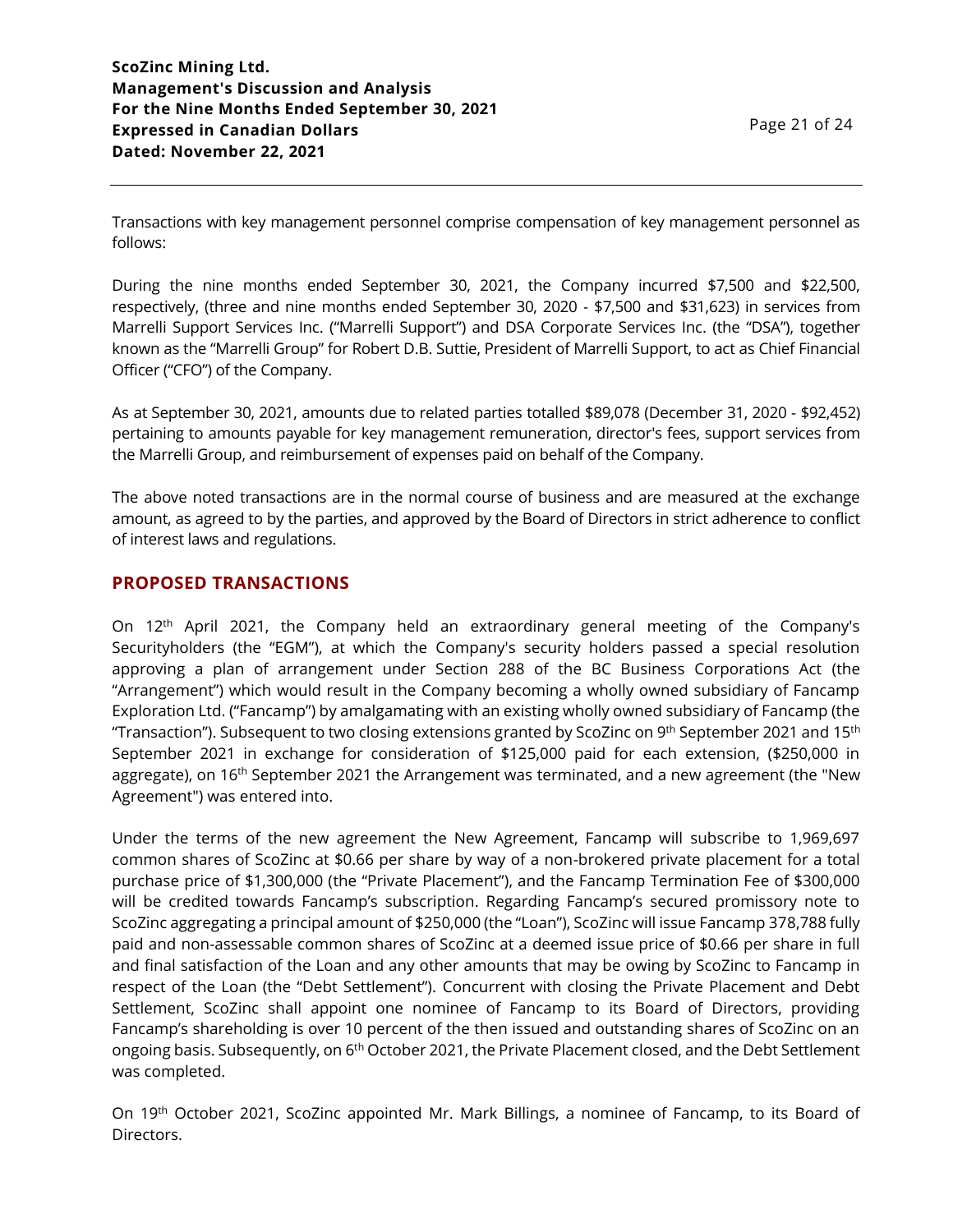# **EVENTS OCCURING AFTER THE REPORTING DATE**

On 6th October 2021, the Private Placement and Debt Settlement with Fancamp was closed.

On 29th October 2021, the Company granted a total of 470,000 stock options to officers, employees and consultants of the Company at a strike price of \$0.60 and expiring on 29th October 2031.

# **CRITICAL ACCOUNTING POLICIES AND ESTIMATES**

Financial statements in conformity with IFRS require management to make estimates and assumptions that affect the reported amounts of assets and liabilities and disclosures of contingent assets and liabilities at the date of the financial statements, and the reported amounts of expenses during the reporting period. Actual results may differ from those estimates. A full description of the Company's significant accounting policies may be found in Note 3 of the Company's December 31, 2020, audited consolidated financial statements. A summary of the Company's critical accounting estimates is set out below.

### *Exploration and Evaluation Assets and Property, Plant and Equipment*

The Company reviews capitalized costs on its property interests on a periodic, or annual, basis and will determine whether any persuasive evidence exists that indicates impairment. In assessing impairment of exploration and evaluation properties, and associated property, plant and equipment, management makes certain assumptions about whether the capitalized costs are unlikely to be recovered in full from successful development or by sale.

## *Decommissioning Liability*

The Company conducts its operations in compliance with applicable laws and regulations governing protection of the environment. Reclamation and remediation obligations arise throughout the life of the Scotia Mine. The Company estimates future reclamation costs based on the level of current activity and estimates of costs required to fulfill its future obligations.

#### *Share-based payments and Warrant Values*

The Company utilizes the Black-Scholes Option Pricing Model ("Black-Scholes") to estimate the fair value of stock options granted to directors, officers and employees and to estimate the fair value of warrants issued in connection with private placements. The use of Black-Scholes requires management to make various estimates and assumptions that impact the value assigned to the stock options including the forecast future volatility of the stock price, the risk-free interest rate, dividend yield and the expected life of the stock options. Any changes in these assumptions could have a material impact on the share-based payment calculation value.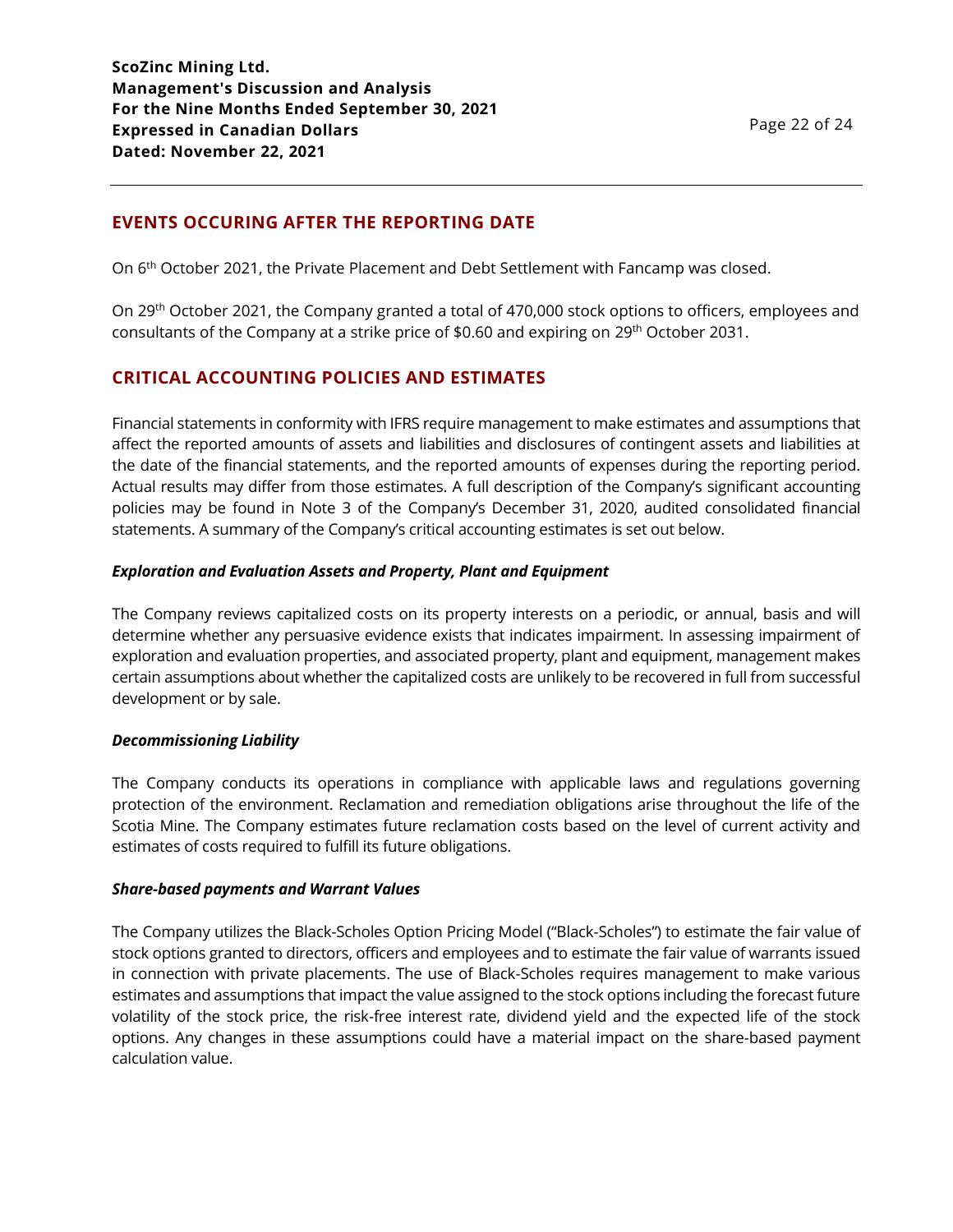**ScoZinc Mining Ltd. Management's Discussion and Analysis For the Nine Months Ended September 30, 2021 Expressed in Canadian Dollars Dated: November 22, 2021**

## **FINANCIAL AND OTHER INSTRUMENTS**

The carrying values of cash, amounts receivable, cash held for reclamation, accounts payable and accrued liabilities, and amounts due to related parties approximate their fair value due to the short-term nature of these instruments, or in the case of reclamation deposits, the rate of interest being applied on the funds deposited.

Other than those described above, the Company does not own, hold or have any material interest in, or liability associated with, any other financial instrument. For a full description of the Company's financial instruments, and policies utilized therein, please refer to Note 18 of the Company's December 31, 2020, audited consolidated financial statements.

## **DISCLOSURE FOR VENTURE ISSUERS WITHOUT SIGNIFICANT REVENUE**

Office and General expenses for the nine months ended September 30, 2021 and 2020 are comprised of the following:

|                                     | 2021    | 2020    |
|-------------------------------------|---------|---------|
|                                     | $($ \$) | (5)     |
| <b>Bank Charges</b>                 | 5,470   | 5,041   |
| Computer and Information Technology | 45      | 9,172   |
| Insurance                           | 38,533  | 45,620  |
| Travel                              | 8,032   | 6,385   |
| Property Tax                        | 41,763  | 21,203  |
| <b>Utilities</b>                    | 8,909   | 8,949   |
| General                             | 12,054  | 29,651  |
|                                     | 114,806 | 126,021 |

#### **ADDITIONAL INFORMATION**

Additional information relating to the Company is available on SEDAR [\(www.sedar.com\)](http://www.sedar.com/) and on the Company's website at [www.ScoZinc.com.](http://www.scozinc.com/)

### **FORWARD LOOKING STATEMENTS**

*This MD&A contains forward-looking statements within the meaning of Canadian securities legislation. Forwardlooking statements include, but are not limited to, statements with respect to the closing of the Transaction, the future price of metals, the estimation of Mineral Reserves and Resources, the realization of Mineral Reserve and Resource estimates, the timing and amount of estimated future production, costs of production and capital expenditures, costs and timing of the development of deposits, success of exploration activities, permitting time lines, currency fluctuations, requirements for additional capital, government regulation of mining operations, environmental risks, reclamation expenses, the possibility of title disputes or claims, limitations on insurance*